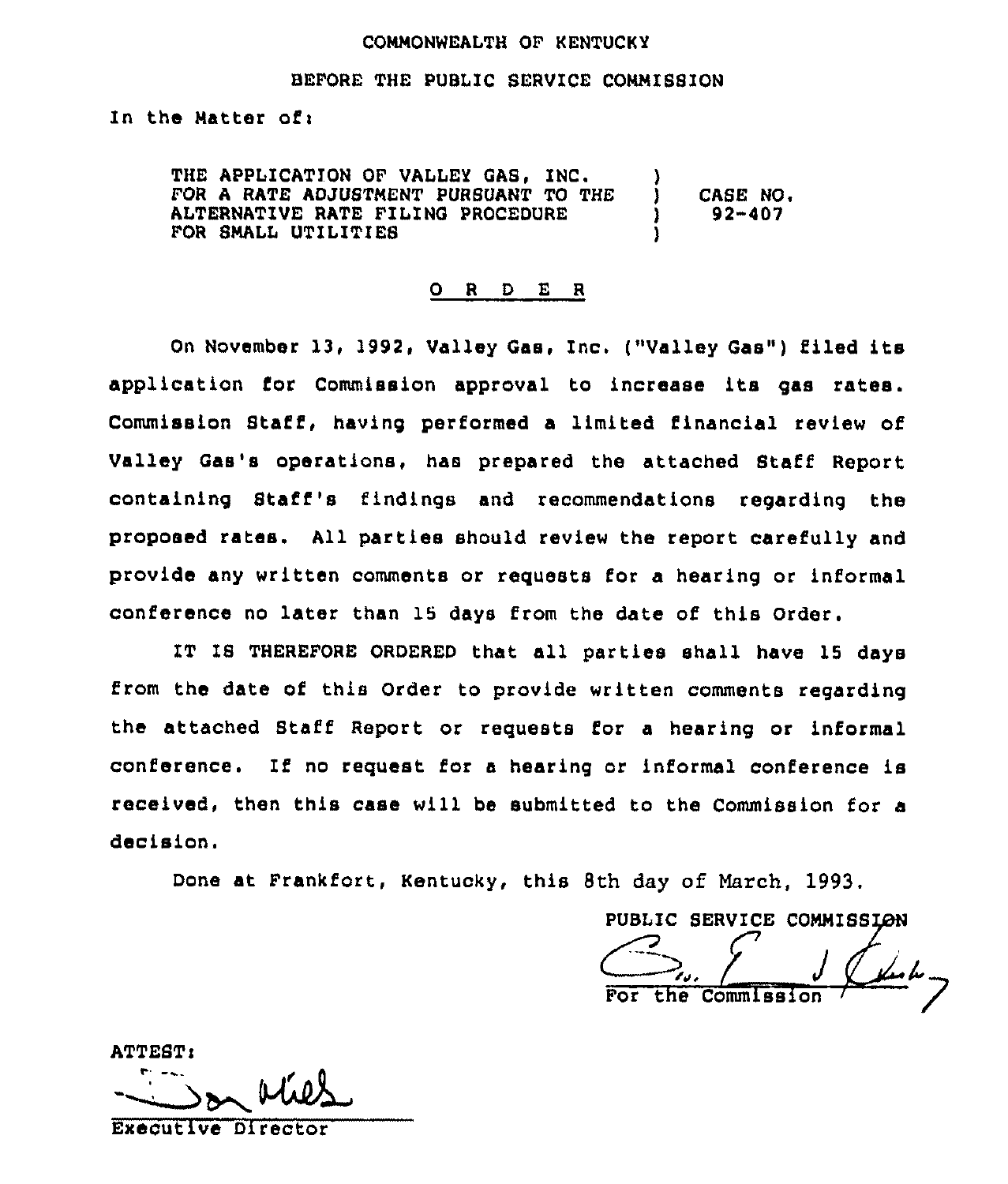### COMMONWEALTH OF KENTUCKY

BEFORE THE PUBLIC SERVICE COMMISSION

In the Matter ofi

| THE APPLICATION OF VALLEY GAS, INC.   |                 |
|---------------------------------------|-----------------|
| FOR AN ADJUSTMENT OF RATES PURSUANT   | <b>CASE NO.</b> |
| <b>TO THE ALTERNATIVE RATE FILING</b> | $92 - 407$      |
| PROCEDURE FOR SMALL UTILITIES         |                 |

## STAFF REPORT

Prepared By: Gary Forman PS Rates <sup>4</sup> Tariffs Manager Electric and Gas Revenue Requirements Branch Division of Financial Analysis

Prepared By: Tammy Page Public Utility Financial<br>Analyst, Senior Electric and Gas Revenue Reguirements Branch Division of Financial Analysis

Prepared By: Jordan Neel Public Utility Rate<br>Analyst, Chief Electric and Gas Rate Design Branch Division of Rates and Research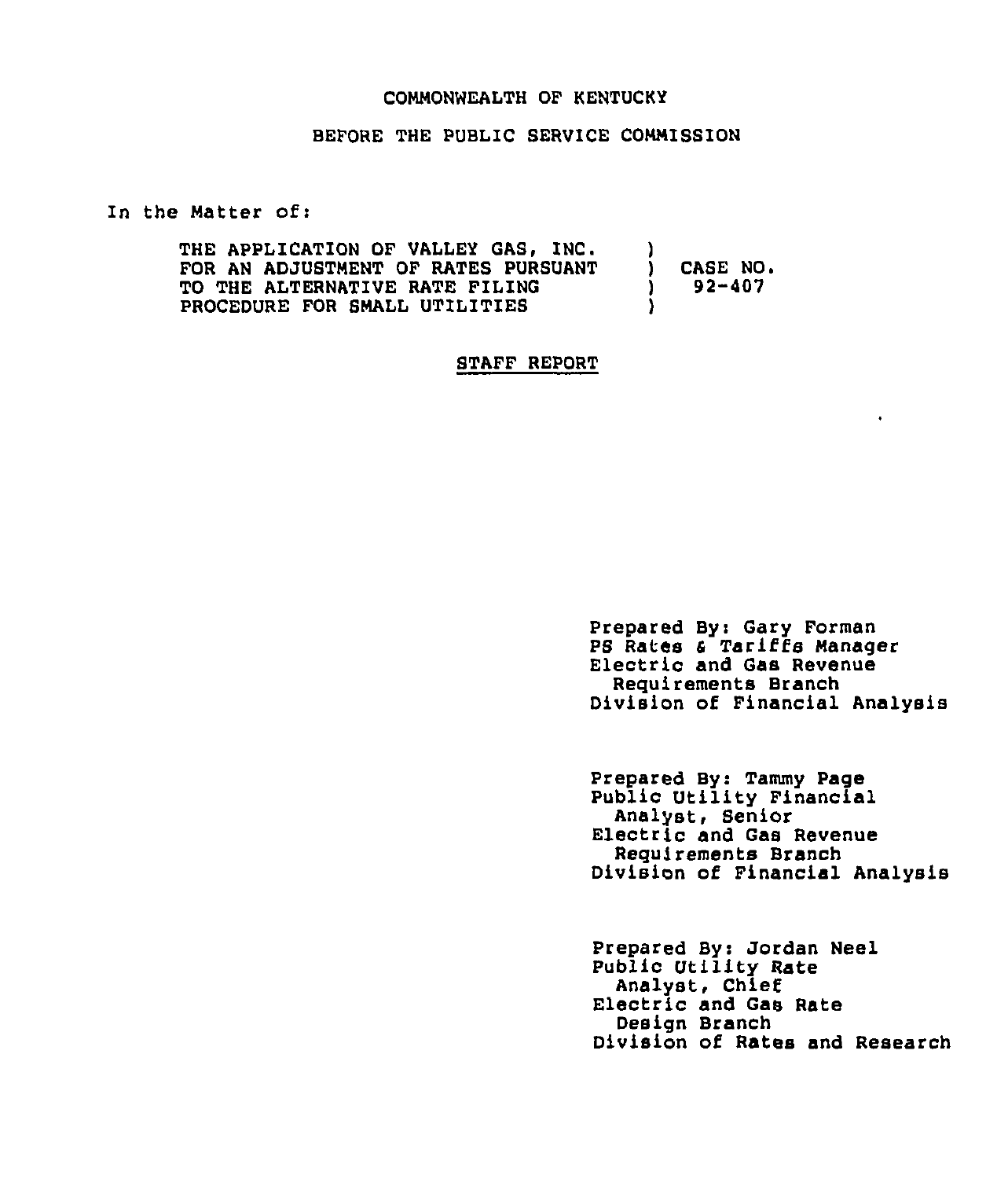STAFF REPORT ON VALLEY GAS, INC. Case No. 92-407

### A. Preface

On November 13, 1992, Valley Gas, Inc. ("Valley") filed an application for a rate adjustment pursuant to 807 KAR 5:076, the Alternative Rate Filing Procedure for Small Utilities ("ARF"). Valley did not meet the minimum requirements for an ARF filing due to its level of revenues and number of customers, therefore, Valley requested a waiver of the requirements. The Commission granted Valley a deviation from the ARF procedure by Order dated October 1, 1992. The rates proposed by Valley would generate approximately 030,400 in additional annual revenues or approximately 23 percent based on normalized test-year sales.

The Commission Staff performed a limited financial review of Valley's operations for the test year ending December 31, 1991. The Commission's objective was to reduce or eliminate the need for written data requests, decrease the time necessary to examine the application and, therefore, decrease the expense to the utility. Tammy page of the Commission's Division of Financial Analysis performed the staff review on December 9-10, 1992 at the ofiices of Valley, in Zrvington, Kentucky. This report was prepared by Ns. Page, with the exception of the section dealing with Revenue Requirements, which was prepared by Gary Formsn of the Commission's Division of Financial Analysis. The sections dealing with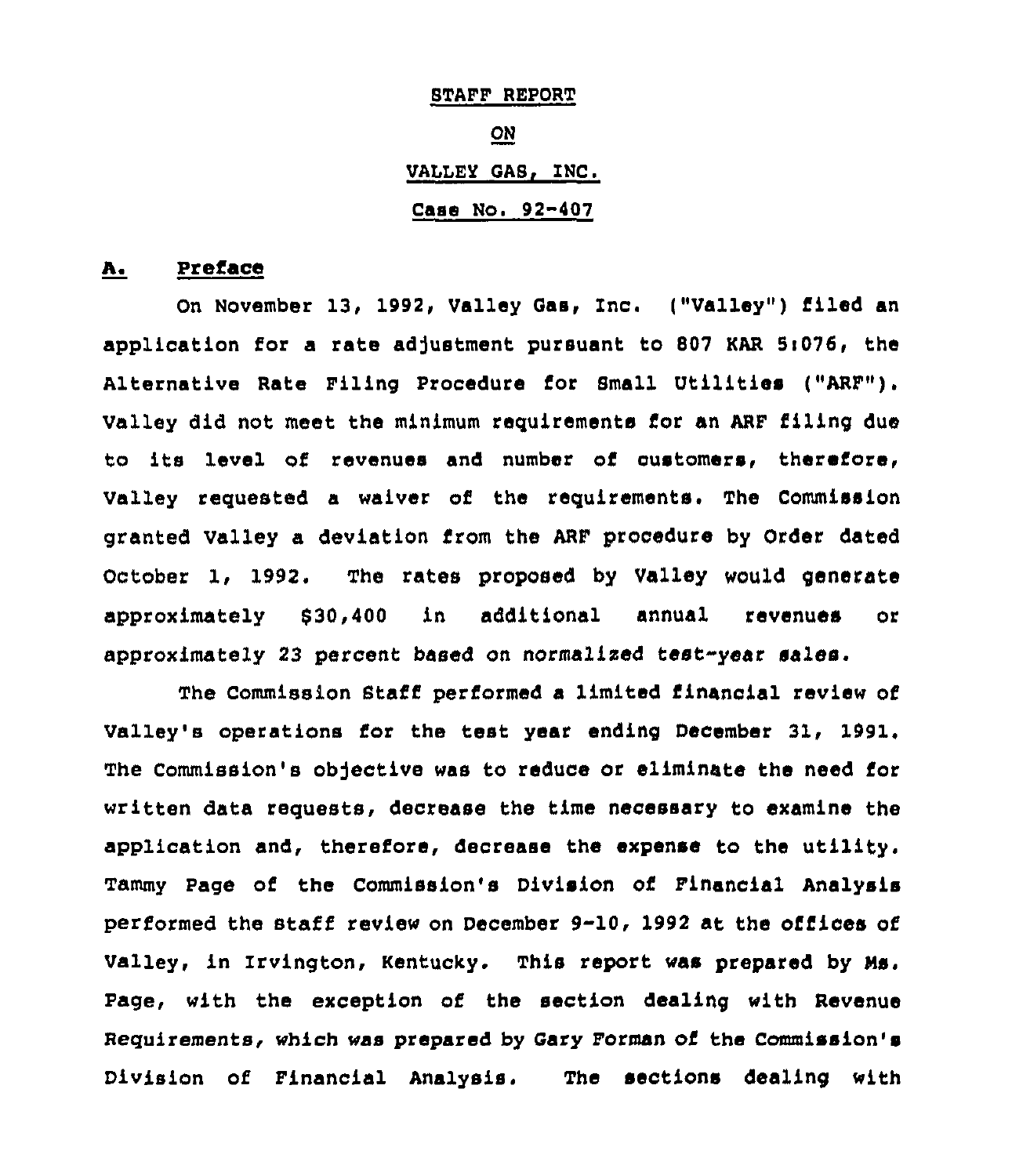Staff Report Case No. 92-407 Page <sup>2</sup> of 23

Normalized Revenues, purchased Gas Costs, and Retail Rates, were prepared by Jordan C. Weel of the Commission's Division of Rates and Research.

#### Scope

The scope of the review was limited to obtaining information to determine that the operating expenses as reported in Valley's application for the period ending December 31, 1991 were representative of normal operations, and to gather information to evaluate the pro forma adjustments proposed in Valley's filing. Expenditures charged to test-year operations were reviewed, including any supporting invoices. Insignificant or immaterial discrepancies were not pursued and are not addressed herein.

### B. Test Year Restatements

The Statement of Income for the Year ("Statement of Income" ) contained in the 1991 Annual Report for Valley was the primary financial document analyzed in this review. While this document generally presented the financial transactions of Valley in the manner prescribed in the Uniform System of Accounts for Class <sup>C</sup> and D Gas Utilities ("USoA"), the Staff did note exceptions to these requirements. Valley maintained its records on an accrual basis of accounting as required by the USoA, therefore, Staff was able to relate Valley's accounting records to the Statement of Income. Because of the exceptions noted to the Statement of Income, Staff has made the following modificationsi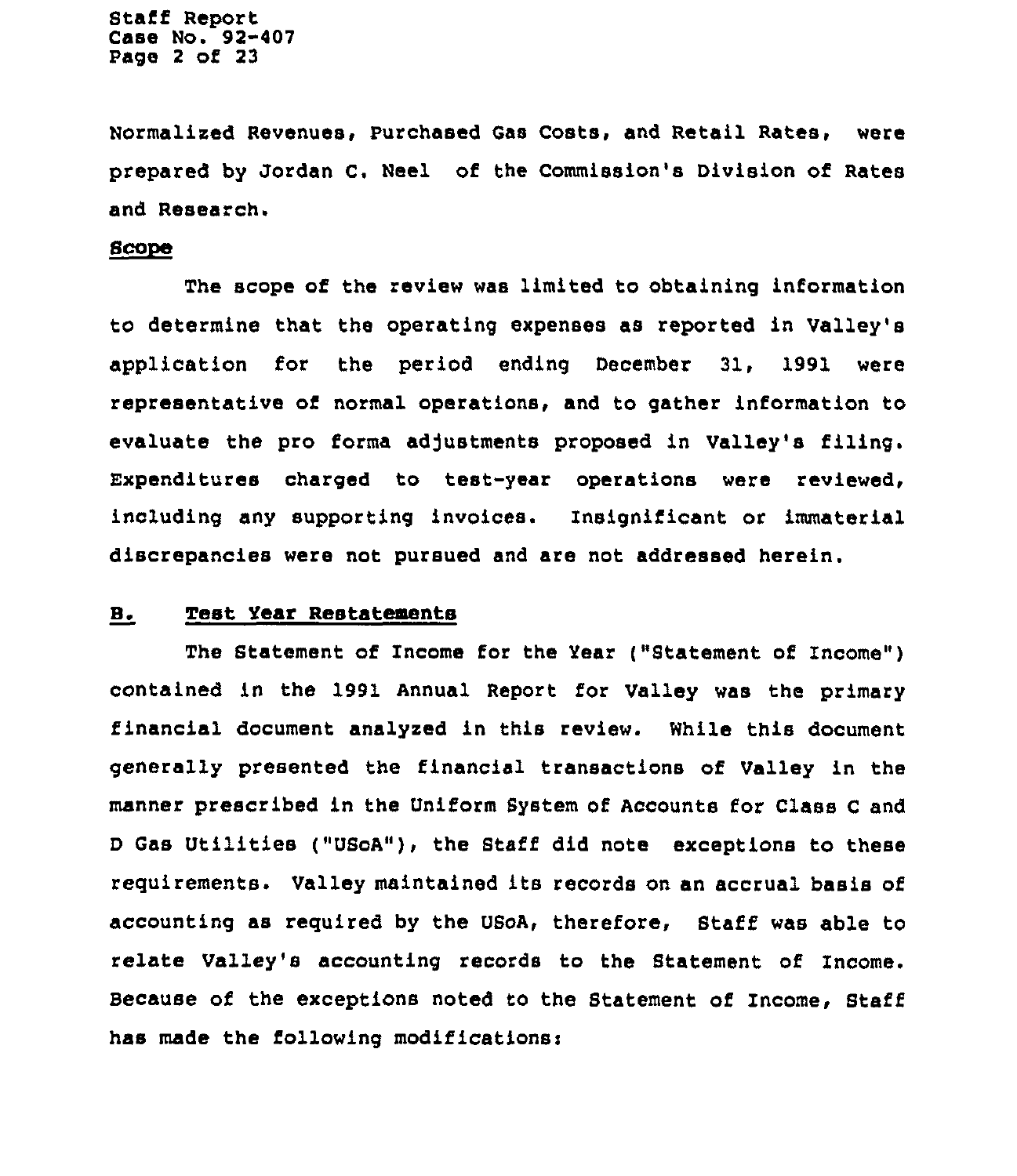Staff Report Case No. 92-407 Page 3 of 23

### Office Supplies and Expenses, Account No. 921

During the field review, Staff discovered that Valley had included donations of \$385 in this account. As described in the USoA, all donations which are considered for charitable, social or community welfare purposes should be included in Account 426.1, "Donations". This is a below the line expense and is deemed a non-utility deduction. Accordingly, Staff has removed \$385 from Account No. 921 and included this amount as a non-utility deduction in Account 426.1.

### Gas Service Revenues

Valley reported residential sales for the test year of \$ 179,306 and commercial and industrial sales of \$64,690, for total Gas Service Revenues of \$243,996. During the review process, Staff determined that the reported revenues and expenses included taxes collected by Valley which were to be remitted to state and county governments. The taxes had been reported as Gas Service Revenues and as Taxes Other Than Income Taxes. Taxes which are collected by the utility and remitted to various governmental units should not be reflected in the utility's Statement of Income.

The Kentucky sales taxes collected and remitted totaled \$1,584 and the Breckenridge County utility receipts tax totaled \$7,056, for a total collection and remittance of \$8,640. At the time of billing, these taxes should be reflected as Accounts Payable, and the balance in that account reduced when the taxes are paid. These taxes represent neither revenue nor expenses of the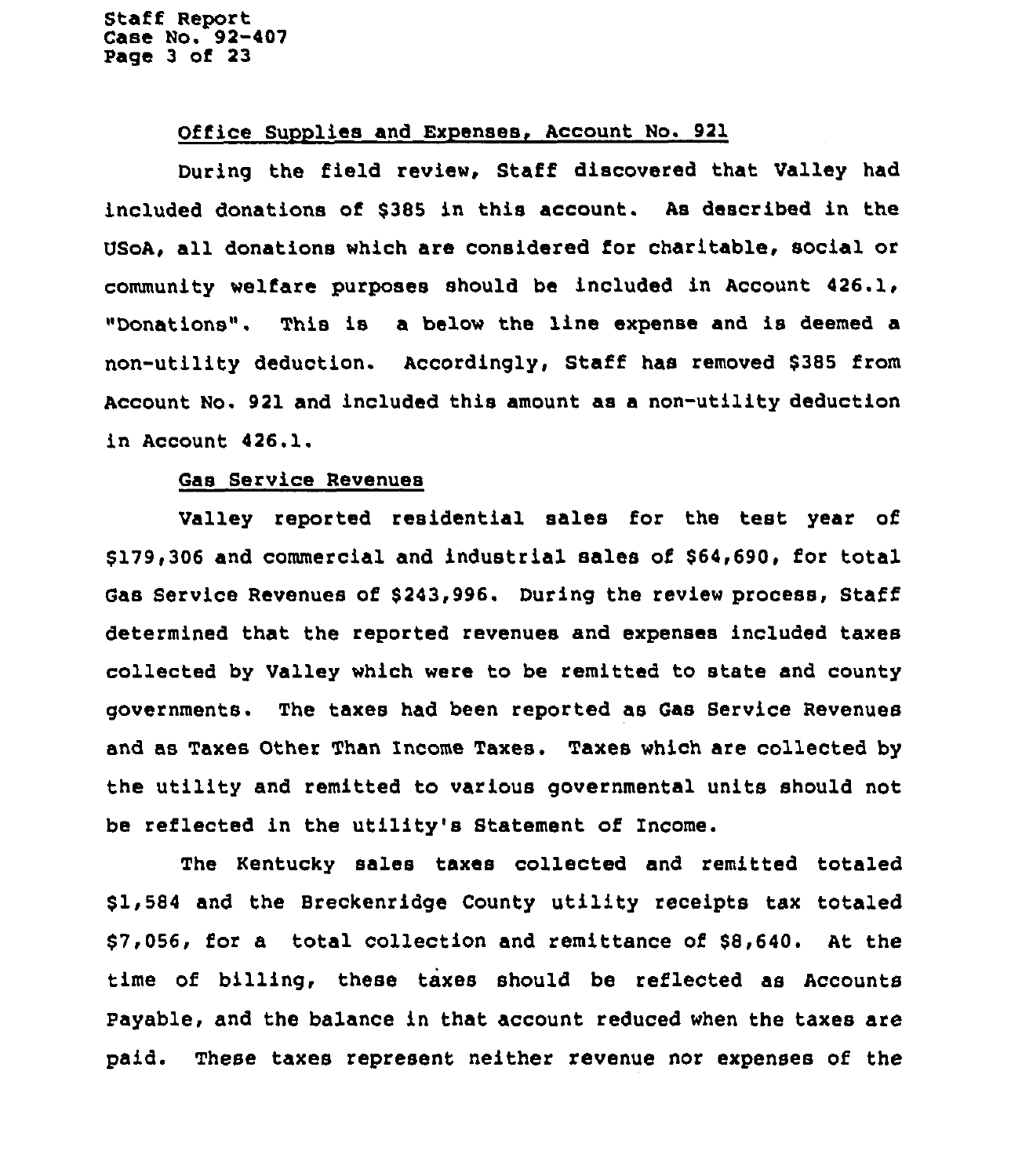Staff Report Case No. 92-407 Page 4 of 23

utility and, therefore, Staff has removed 88,640 from the Gas Service Revenues Account.

# Taxes Other Than Income Taxes

Valley reported items which represented collections and remittances for governmental agencies as Taxes Other Than Income Taxes. As indicated in the previous section of this report, these taxes are not reported as an operating expense under the USoA. Therefore, Staff has removed 81,584 in Kentucky sales taxes and 87,056 in Breckenridge County utility receipts tax, or a total of \$8,640, from the test year restatement.

The following Statement of Income reflects the Staff reclassifications pursuant to the USoA. The adjusted amounts will be used for the test period for rate-making purposesi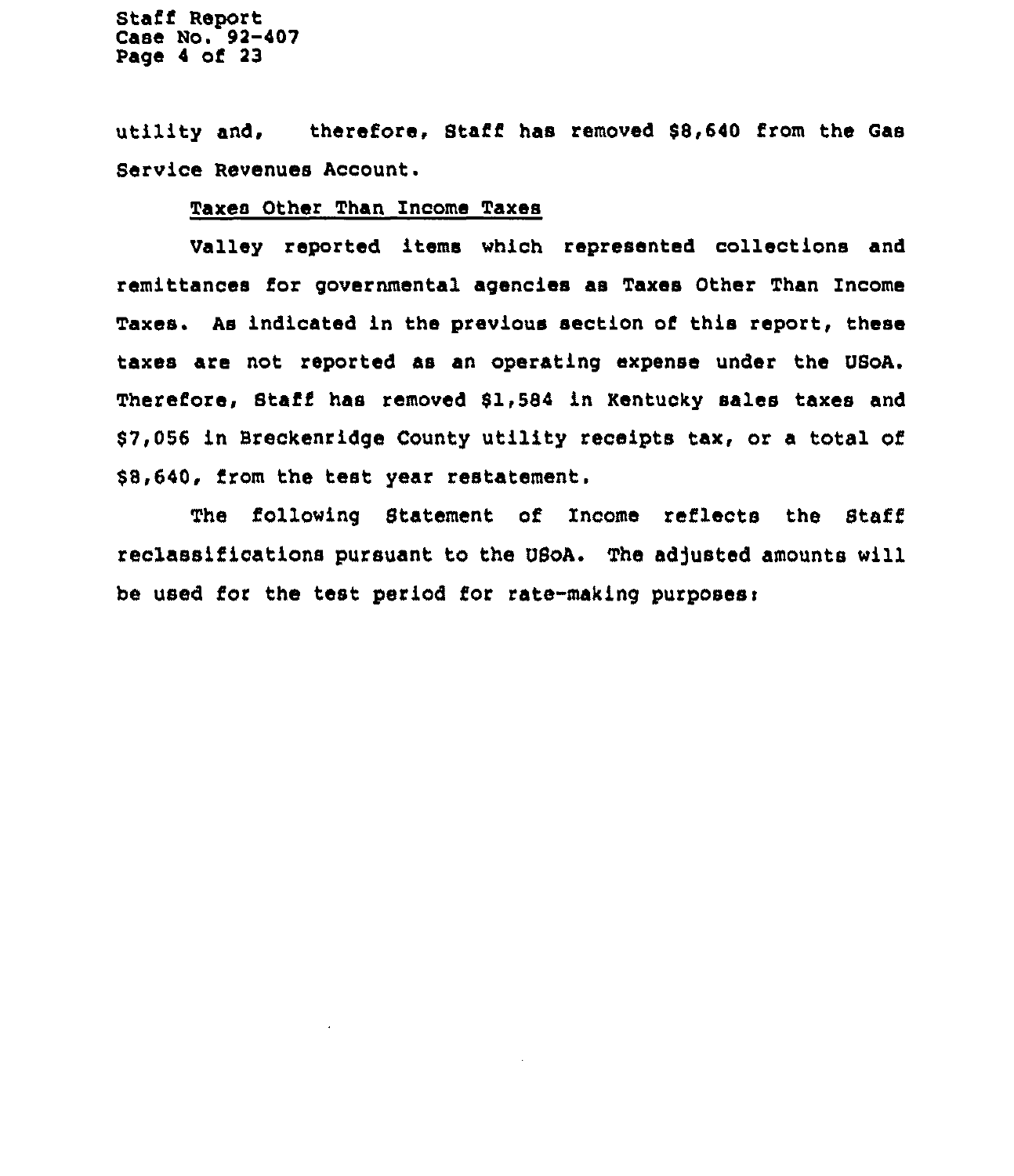# Staff Report Case No. 92-407 Page 5 of 23

# Valley Gas, Inc. Restated Income Statemen For the Test Period Ended December 31, 1991

|                                           | <b>Balance</b><br>Per Books | Review<br>Reclassi-<br>fication | Adjusted<br><b>Balance</b> |
|-------------------------------------------|-----------------------------|---------------------------------|----------------------------|
| Operating Revenues:                       |                             |                                 |                            |
| Gas Service Revenues                      | \$243,996                   | \$(8640)                        | \$235,356                  |
| Misc. Revenues                            | 5,227                       | -0−                             | 5,227                      |
| <b>Total Operating Revenues</b>           | $s - 249, 223$              | <b>STB640T</b>                  | $s - 240.583$              |
| Operating Expenses:                       |                             |                                 |                            |
| Natural Gas Purchases                     | \$136,366                   | \$<br>$-0-$                     | \$136,366                  |
| Mains & Services                          | 382                         | $-0-$                           | 382                        |
| Rents                                     | 21                          | $-0-$                           | 21                         |
| Maintenance of Lines                      | 351                         | $-0-$                           | 351                        |
| Maintenance of Meters                     | 734                         | $-0-$                           | 734                        |
| Account. & Collect.                       | 1,319                       | $-0-$                           | 1,319                      |
| Supplies & Expenses                       | 2,231                       | $-0-$                           | 2,231                      |
| Uncollectible Accounts                    | 688                         | $-0-$                           | 688                        |
| Admin. & Gen. Salaries                    | 31,300                      | $-0-$                           | 31,300                     |
| Office Supplies & Exp.                    | 2,568                       | (385)                           | 2,183                      |
| Outside Services                          | 26,125                      | $-0-$                           | 26,125                     |
| Property Insurance                        | 1,078                       | $-0-$                           | 1,078                      |
| Employee Pensions                         | 4,680                       | $-0-$                           | 4,680                      |
| General Advertising                       | 705                         | $-0-$                           | 705                        |
| Misc. General Exp.                        | 293                         | $-0-$                           | 293                        |
| Rents                                     | 6,000                       | $-0-$                           | 6,000                      |
| Transportation Exp.                       | 2,025                       | $-0-$                           | 2,025                      |
| Depreciation                              | 6,298                       | $-0-$                           | 6,298                      |
| <b>Taxes Other Than</b>                   |                             |                                 |                            |
| Income Taxes                              | 12,661                      | (8640)                          | 4,021                      |
| Total Operating Exp.                      | $5 - 235, 825$              | (9025)                          | 5226,800                   |
| Net Operating<br>Income                   | 13,398<br>\$                | 385<br><u>Ş</u>                 | 13,783<br>Ş.               |
| Other Income:                             |                             |                                 |                            |
| Interest & Dividends<br>Other Deductions: | \$_<br>1,993                | <u>\$</u><br>$-0-$              | <u>1,993</u><br><u>\$</u>  |
| Non Utility                               | \$<br>$-0-$                 | \$<br>385                       | \$<br>385                  |
| Other Interest Exp.                       | 331                         | $-0-$                           | 331                        |
|                                           |                             |                                 |                            |
| NET INCOME                                | <u>\$</u><br><u>15,060</u>  | <u>\$</u><br>$-0-$              | \$<br>15,060               |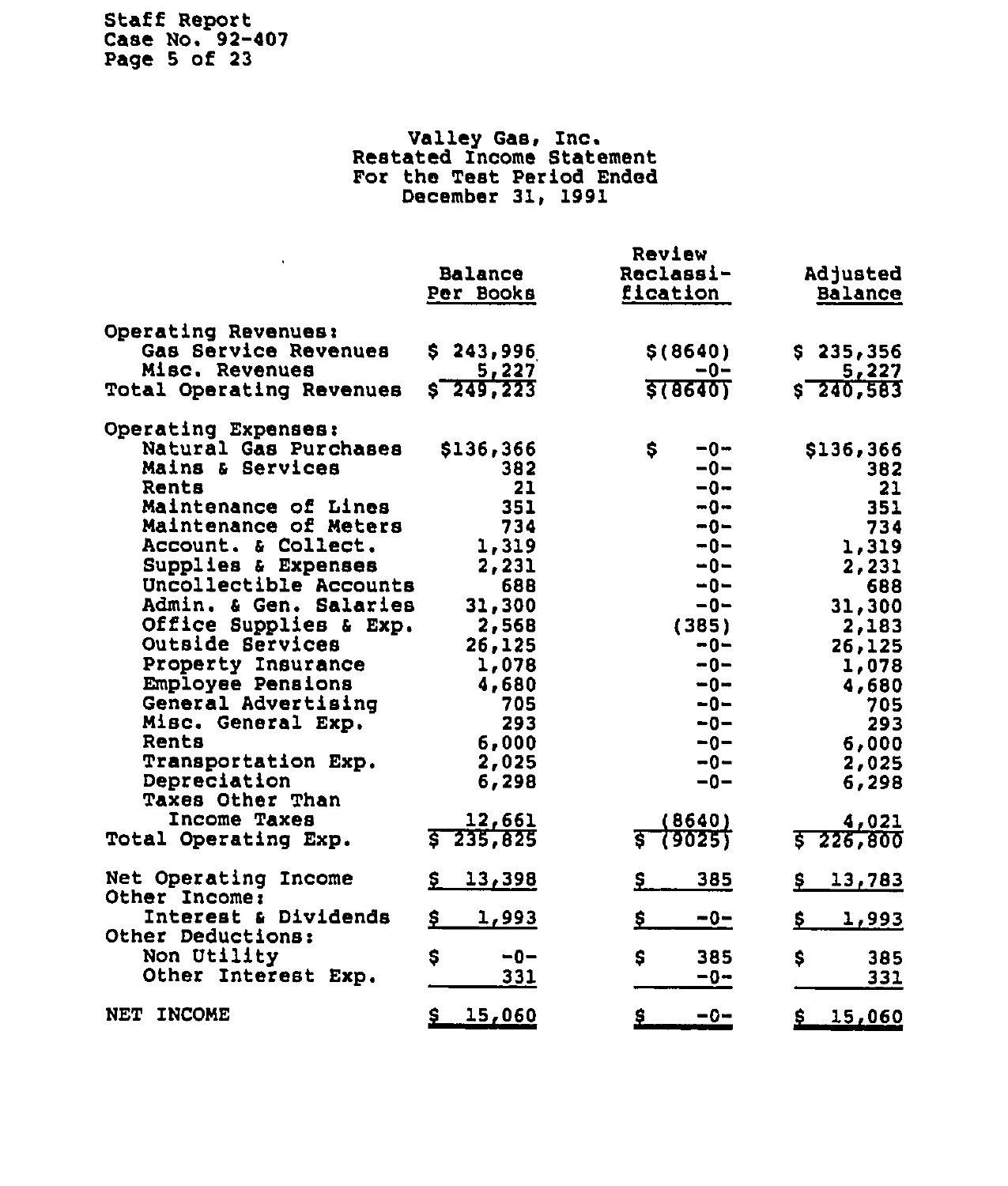## C. Recommended Rate-Making Adjustments

### Normalized Revenues From Sales

Staff projects Valley's normalized sales revenues to be 8279,613 based on sales of 49,231 Ncf. This amount is supported by an analysis of average billing and is based on retail rates in effect at the time the rate case was filed, as approved in Case No.  $89-103-D.<sup>1</sup>$ 

### Purchased Gas Adjustment Clause

The most current purchased gas adjustment approved by the Commission prior to the issuance of the final Order in this case should be incorporated into normalized revenues and natural gas purchases at the time the Final Order is issued.

### Natural Gas Purchases

During the test period, Valley had gas purchases of 50,803 Mcf and gas sales of 49,231 Ncf. This represents a line loss of 3.1 percent. This percentage of line loss is within the range traditionally allowed by this Commission. Valley's normalized purchased gas expense of \$ 203,446 is based on rates reflected in Case No. 89-103-D.

#### Distribution Exnenses

Mains and Services Supplies and Expenses, Rents, Naintenance of Lines, and Maintenance of Neters. Valley proposed an overall increase of 85,000 to these accounts which includes additional pipe and related materials needed to upgrade, maintain, and expand the

 $\mathbf{1}$ Case No. 89-103-D, The Notice of Gas Cost Adjustment Filing<br>of Valley Gas, Inc., Order dated October 23, 1992.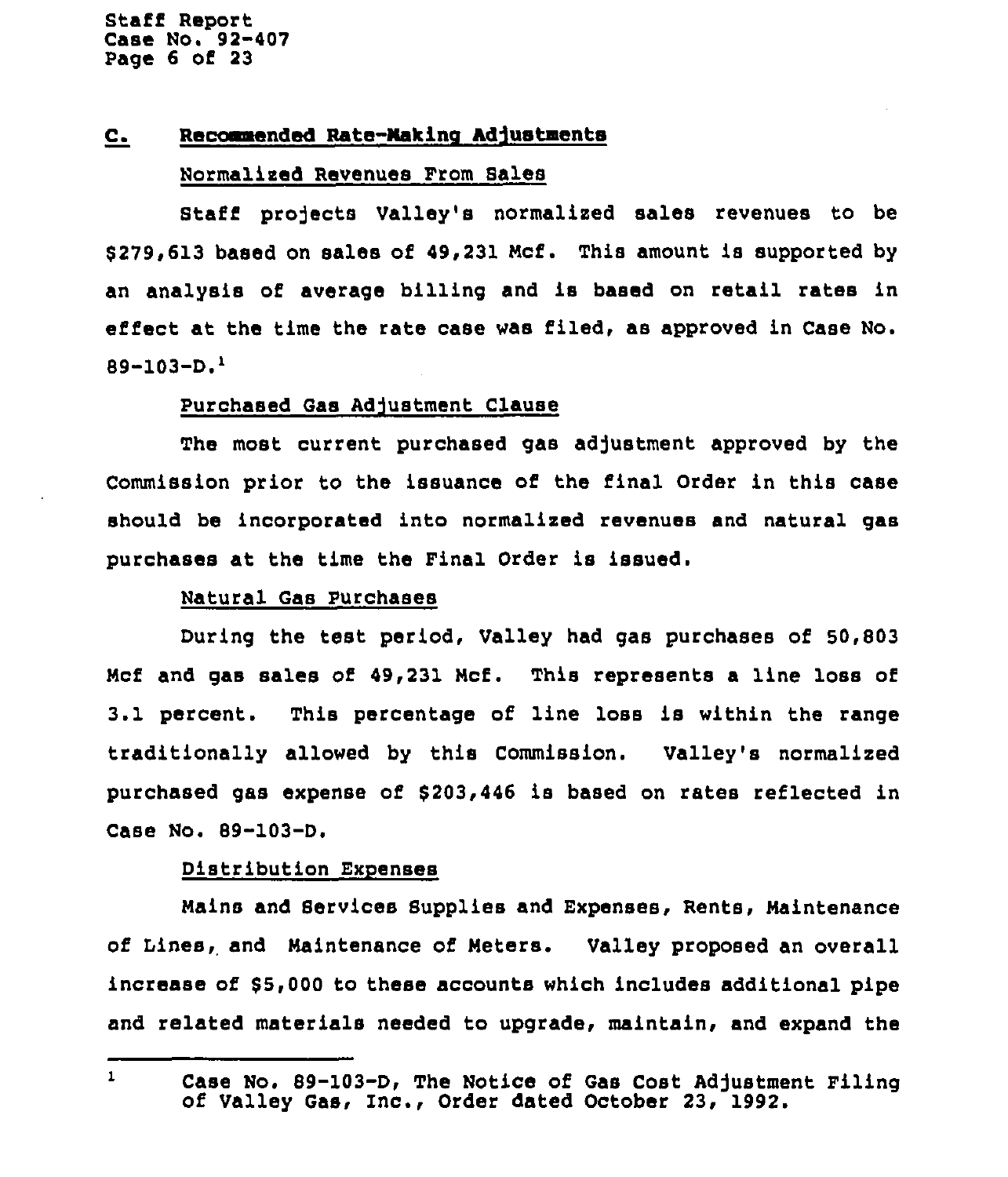Staff Report Case No. 92-407 Page 7 of 23

system. Without adequate documentation of the nature of the costa, Staff cannot determine whether they should be expensed or capitaliaed. Furthermore, without specific plans on how or when these costs will be incurred, Staff cannot consider the adjustment to be known and measurable. Staff recommends that this adjustment be excluded for rate-making purposes.

Valley reported a balance of \$382 in the annual report for Mains and Services Supplies and Expenses. Included in this balance is a payment to Consumer Reports for magasine subscriptions of \$167. Consumer Reports is not an industry specific magasine and does not provide information essential to operating a gas utility, therefore, Staff recommends that \$167 be disallowed for tate-making purposes which results in an adjusted balance of \$215.

## Administrative and General Expenses

Administrative and General Salaries. After reviewing Valley's records, Staff became aware of two bonuses that the two employees of Valley received during the test year. A \$250 bonus was given to each employee at Christmas and a \$1,000 bonus per employee was given at June 30, 1991. Staff has not included these bonuses in the revenue requirements of Valley due to the fact that Valley has not shown that this cost is required to make the employees' compensation adequate and there is no guarantee these bonuses will recur next year.

Valley proposed a 10 percent increase to this account, which would result in an increase of \$3,200. Valley feels that the increase is needed to keep wages competitive. 'No evidence or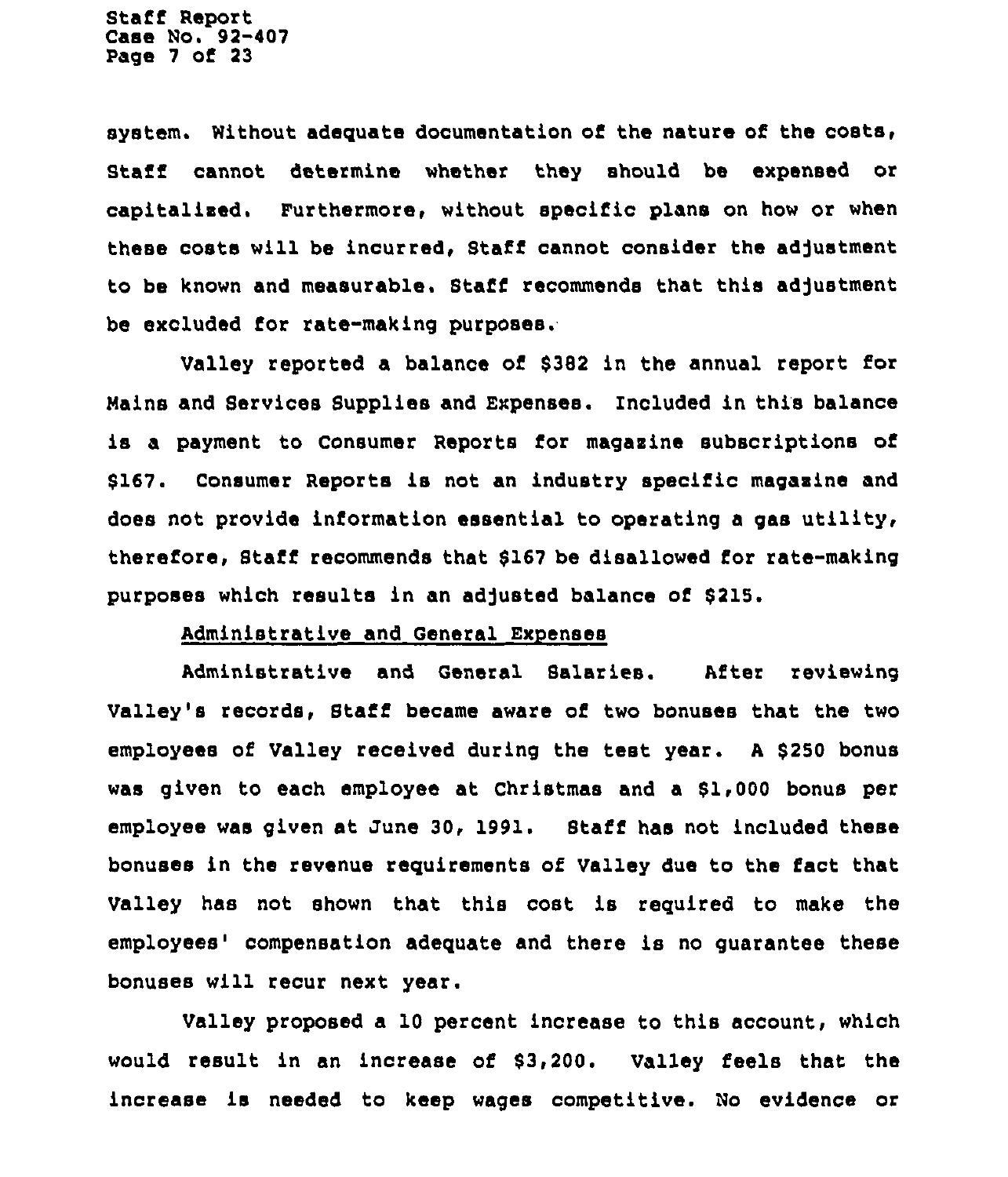Staff Report Case No. 92-407 Page 8 of 23

analysis was provided to substantiate that a 10 percent increase in wages was necessary, and Valley has not actually granted the wage increase to employees at this time. Therefore, Staff has not included this proposed adjustment.

In summary, Staff has made an adjustment to decrease test year wages by \$2,500 to reflect the exclusion of the bonuses, which results in a balance of \$28,800.

Office Supplies and Expenses. Valley proposed an increase of \$ 4,500 in this account which includes software upgrades and additional supplies needed for billing purposes. As explained in a later section outlining computer billing, Valley has not yet started generating its own bills. Staff cannot include an increase for something that has yet to occur and may not happen for quite some time.

Valley informed Staff that it had spent \$<sup>68</sup> on software upgrades in 1992. Staff cannot recognize this amount due to the fact that computer billing will not occur until the future, and the purchase of software is not an annual recurring expense for a utility the size of Valley.

During the review, Staff discovered that the test year level of Office Supplies and Expenses included the following: Telephone \$955, Travel \$74, Miscellaneous \$58, Water & Garbage \$384, and Electric \$780. This results in a test year level of expense of \$ 2,251. The miscellaneous expense consists of \$<sup>27</sup> to Pat's Plorist and \$31 to Houchen's Warket. Staff has excluded these two amounts for rate-making purposes. After excluding these two amounts, this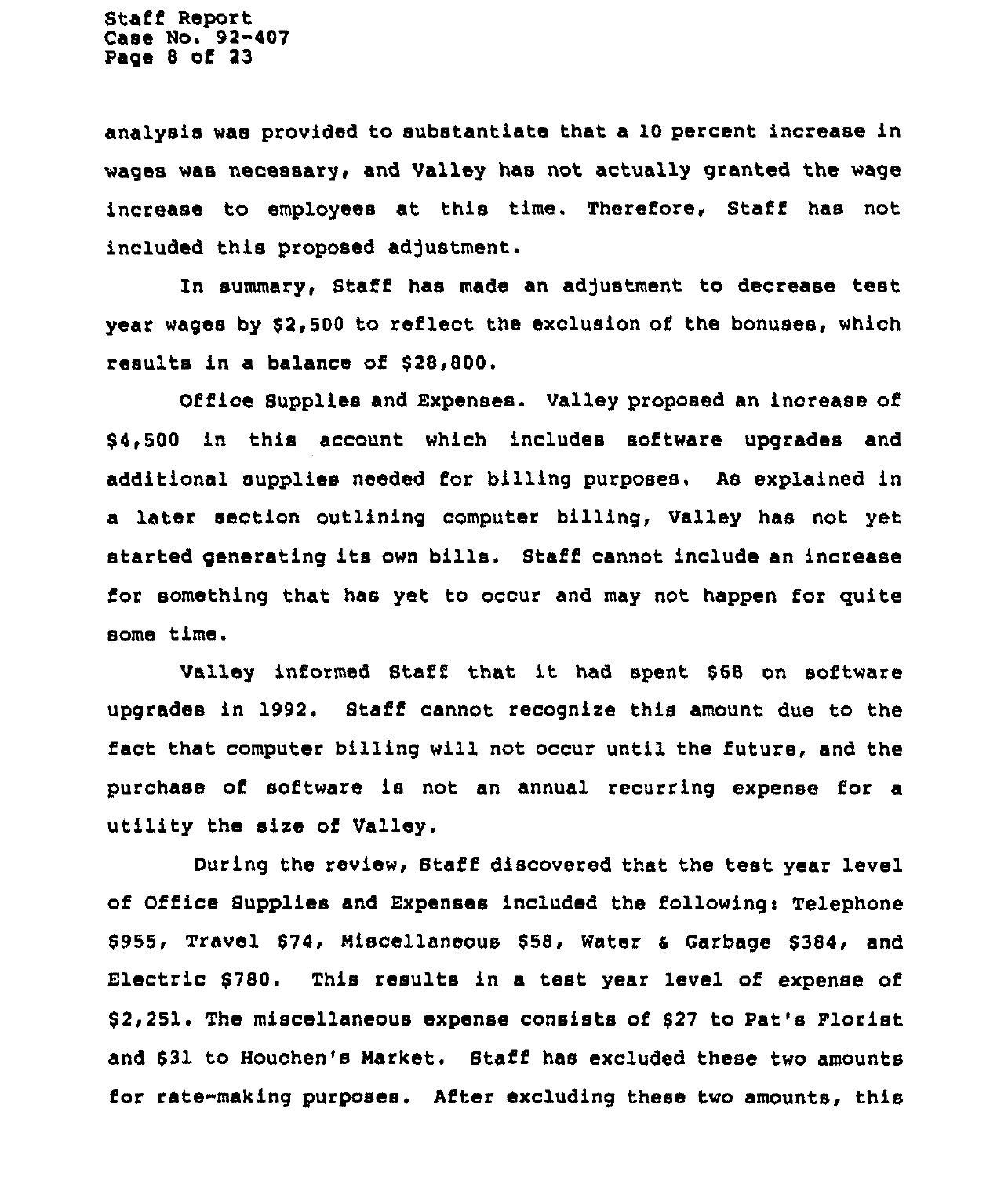results in an adjusted balance of \$2,193. Valley informed Staff during the field review that the annual expense for water, garbage, and electric had increased as of December 1, 1992. However, Valley did not propose an adjustment for this increase in these expenses.

Outside Services. Valley proposed two adjustments to Outside Services. The first adjustment is a 10% increase in the 524,000/year management fee. The second adjustment is an increase of \$5,000 for professional fees, expected construction, and other regulatory matters. Valley reported \$26,125 for Outside Services in the annual report. Valley has a service agreement in effect with Irvington Gas Company ("Irvington") in which a management fee of \$12,000 semi-annually is charged. Outside Services consist of these <sup>2</sup> semi-annual payments of 912,000 each, 6625 for an audit performed by York, Neel a Co, and 51,500 to John Hughes for legal services provided. During the field review, Staff was informed of a service agreement between Valley and Zrvington for 1993. This service agreement reflects that Valley has not paid for the 10 percent increase in the management fee at this time. Staff recommends that since the management fee has not changed in the 1993 service agreement, the increase should not be recognized lor rate-making purposes.

The second adjustment to Outside Services was a proposed \$5,000 increase in professional fees, expected construction, and for other regulatory matters. Valley did not provide any information to substantiate that the additional costs would be incurred or that this adjustment was necessary. In the absence of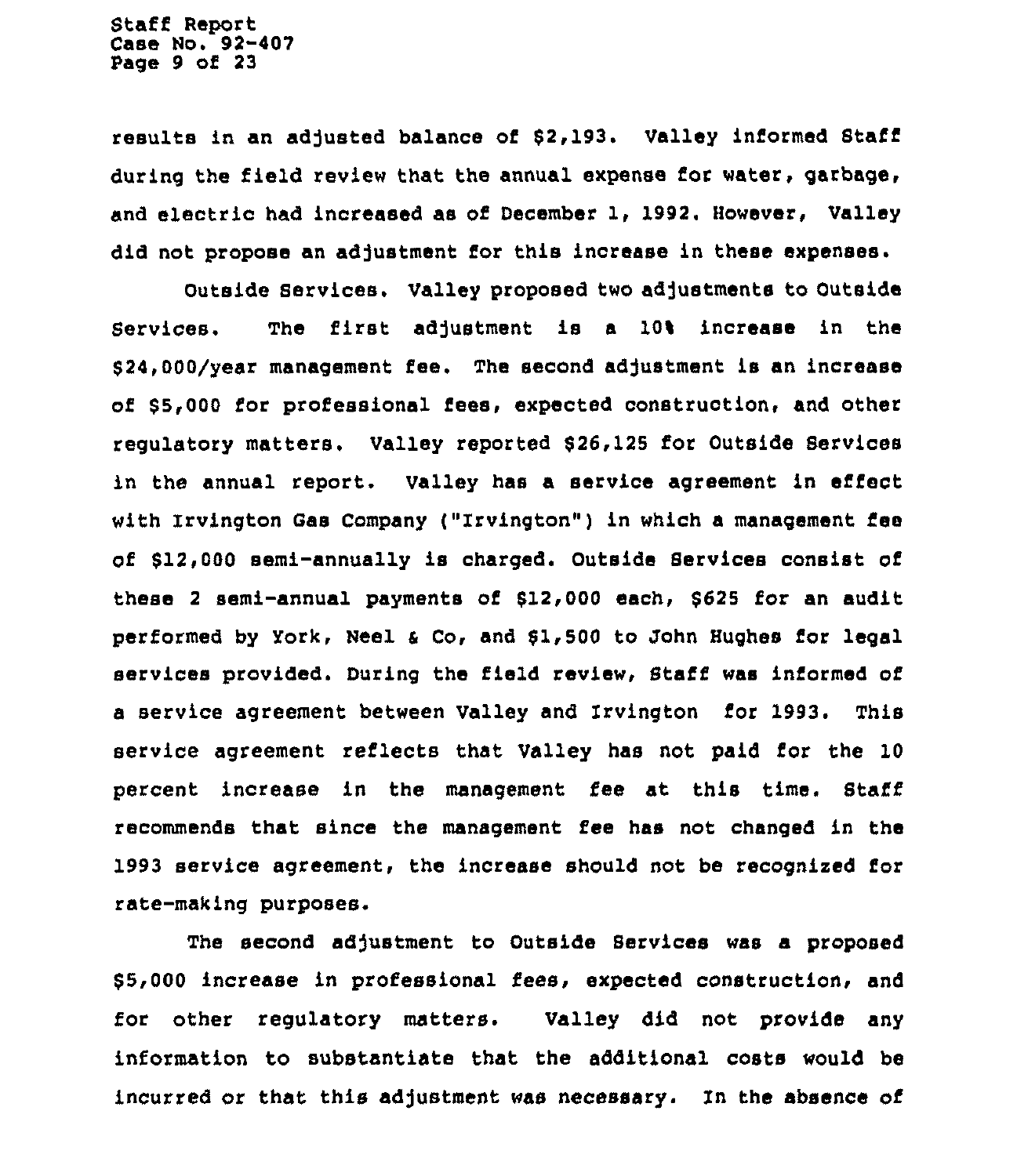any Justification for this level of expense it can not be considered known and measurable. Therefore, Staff recommends that this adjustment be denied.

Property Insurance. Valley proposed to increase this account by \$350. Valley reported a balance of \$1,077 for this account for the test year. During the field review, Valley informed Staff that its insurance company had gone bankrupt during the test year. Therefore, Valley had to acquire property insurance from a new company. Staff's review of the insurance policies for the test year revealed that insurance expense for 1991 was actually \$2,661. Valley did not adjust the annual report to reflect the change from \$1,077 to \$2,661 in insurance expense, Staff recommends an increase of \$1,583 to reflect the actual test year insurance expense.

Pensions and Benefits. Valley proposed a \$495 increase in pension expense to reflect the proposed wage increase. As discussed in the Administrative and General Salaries section, Valley should have a balance of \$28,800 for wages. Valley funds its pensions on the basis of 15% of the gross amount of the wages. Staff recalculated pensions, based on the staff adjusted wages of \$28,800 and concluded that the pension expense should be decreased bY \$360.

During the field review, Valley informed Staff that its two employees were now being covered by medical insurance. Insurance for the two employees costs \$133.06 each per month which results in an annual charge of \$3,193.44. Valley did not propose an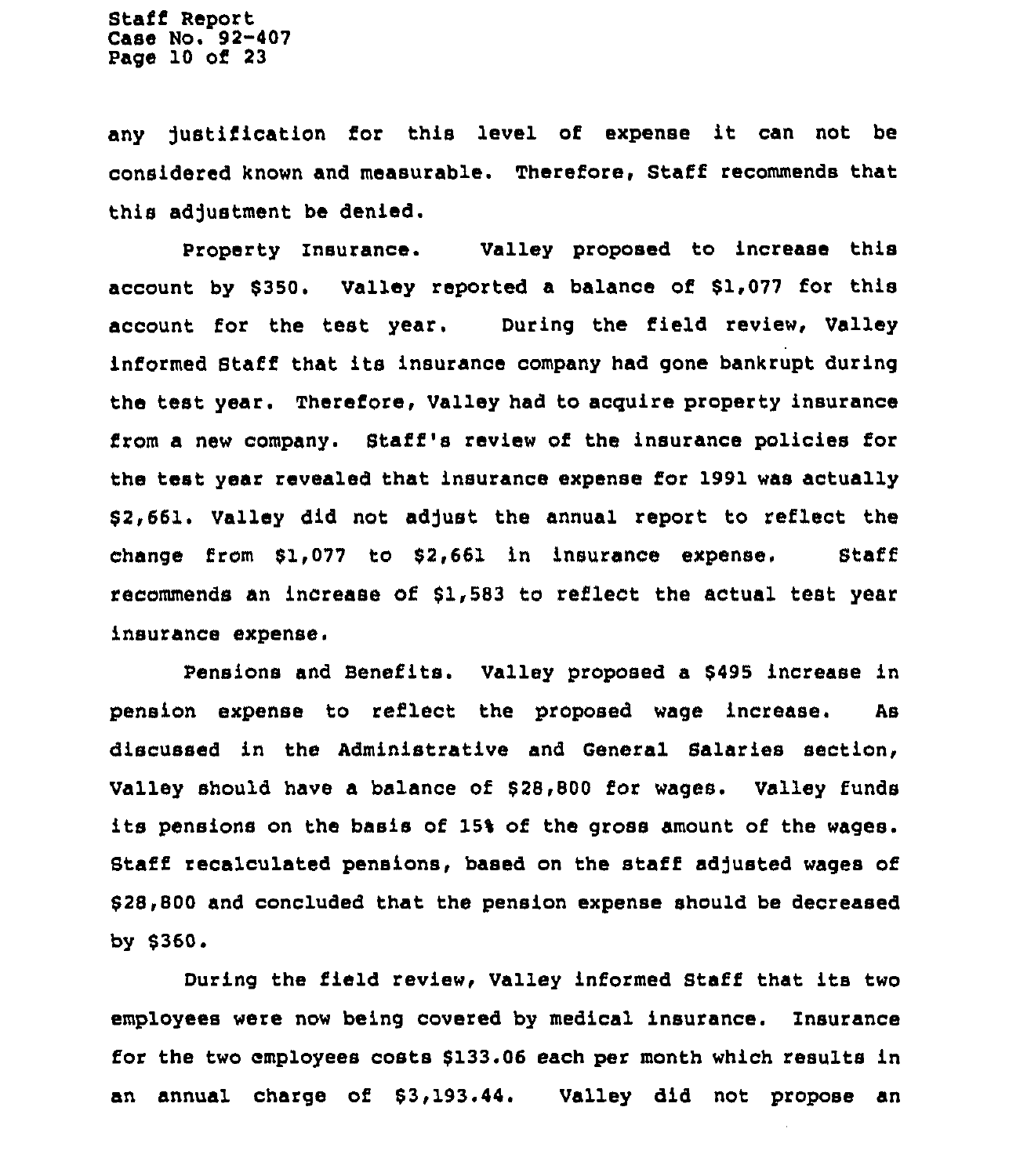adjustment for the increased cost of medical insurance. However, this is a valid expense for tate-making purposes and should be included in determining the revenue requirements of Valley.

Valley reported total Pensions and Benefits of \$4,680 for the test year. With both of the adjustments, Pensions and Benefits should be increased \$2,833, resulting in a balance of \$7,513.

Accounting and Collecting. Valley obtained billing services during the test year from The Computing Canter. Valley proposed to eliminate this expense of \$1,678 because a new computer system was purchased allowing Valley to generate its own bills. However, during the field review, Valley informed Staff it does not plan on generating its their own bills until mid-1993, Valley estimated the cost of doing its own billing in the amount of \$376. This amount included the price of bills and the annual postage. However, Valley could not, determine how much time would be involved in generating the bills nor was information available to determine whether there would be any increased labor costs to Valley. Staff cannot recognize this proposal because Valley was not preparing its bills in-house during the test year and is not planning to generate its bills until mid-1993. The cost of providing in-house billing is not yet known and measurable. Valley reported computer billing at a cost of \$1,319 in the annual report and Staff has verified this expenditure. Staff has included the actual documented level of computer billing cost of \$1,319 for rate-making since the billing services arrangement will remain effective subsequent to the test year.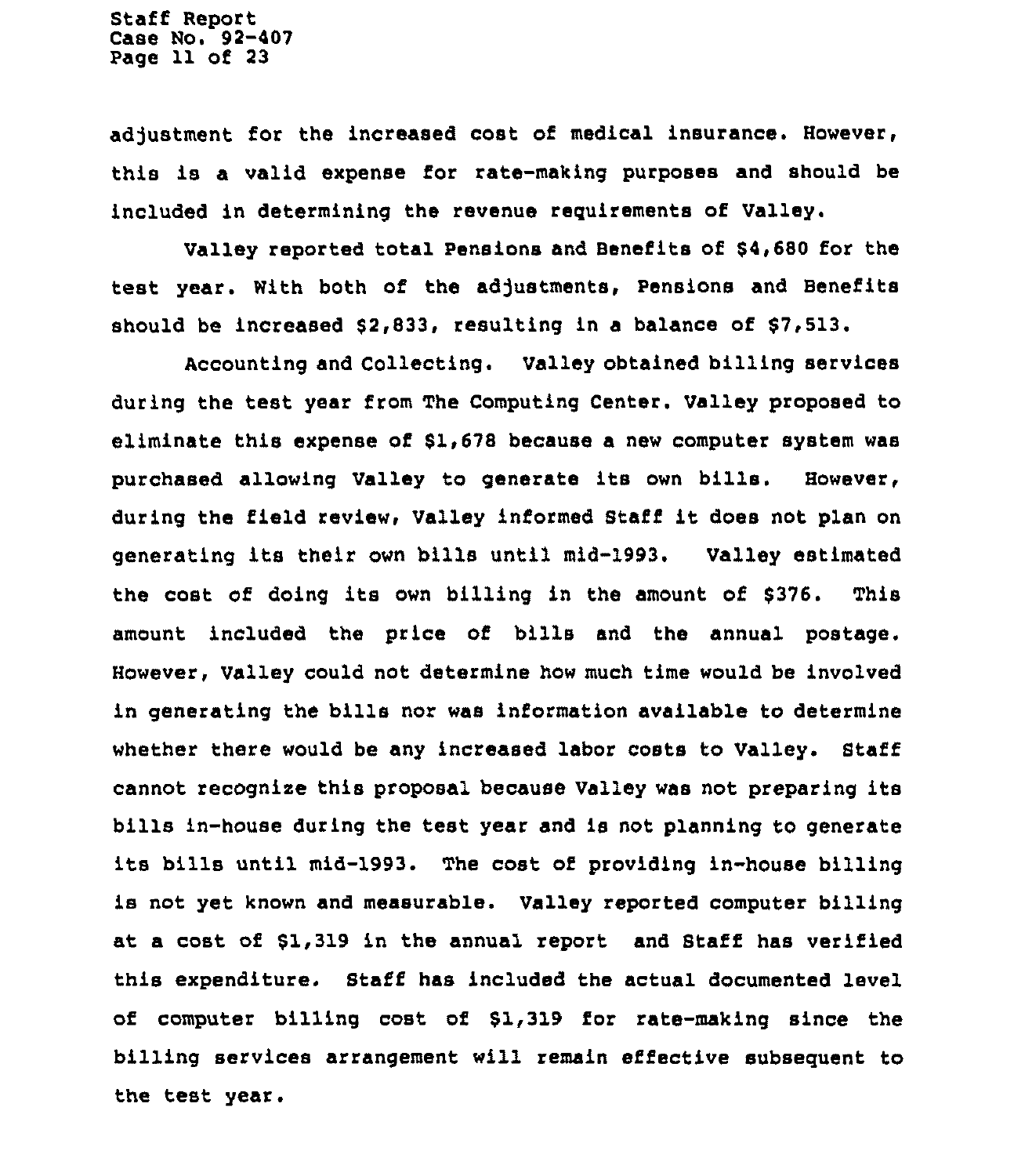Staff Report Case No. 92-407 Page 12 of 23

General Advertising. Valley proposes to increase advertising expense by \$100. This increase would cover increased costs of newspaper and other local advertising. 807 KAR 5:016 provides that, "Advertising expenditures for ....institutional advertising by electric or gas utilities shall not be considered as producing a material benefit to the rate payers and, as such, those expenditures are expressly disallowed for rate-making purposes." The regulation further states that "institutional advertising" means advertising which has as its sole objective the enhancement or preservation of the corporate image of the utility and to present it in <sup>a</sup> favorable light to the general public," Valley Gas had the following expenditures for the test yeari

| Meade County Fair | \$100.00 |
|-------------------|----------|
| BCHS Tiger Tales  | 35.00    |
| Advertising Ideas | 286.63   |
| Advertising Ideas | 283.98   |
|                   | \$705.61 |

Based on the nature of the advertisements, Staff believes that all of these should be considered institutional and, therefore, not allowable for rate-making purposes. Advertising expense has been reduced by \$705.61.

Transportation Expense. Valley reported total transportation expense of \$2,025 for the test year. Valley proposed an increase of \$1,000 to this account which includes the cost of operating a trencher and additional maintenance for the truck. While there may be an increased cost for this expense due to additional eguipment, without any documentation Staff cannot recommend an increase of \$1,000. During the field review, Staff found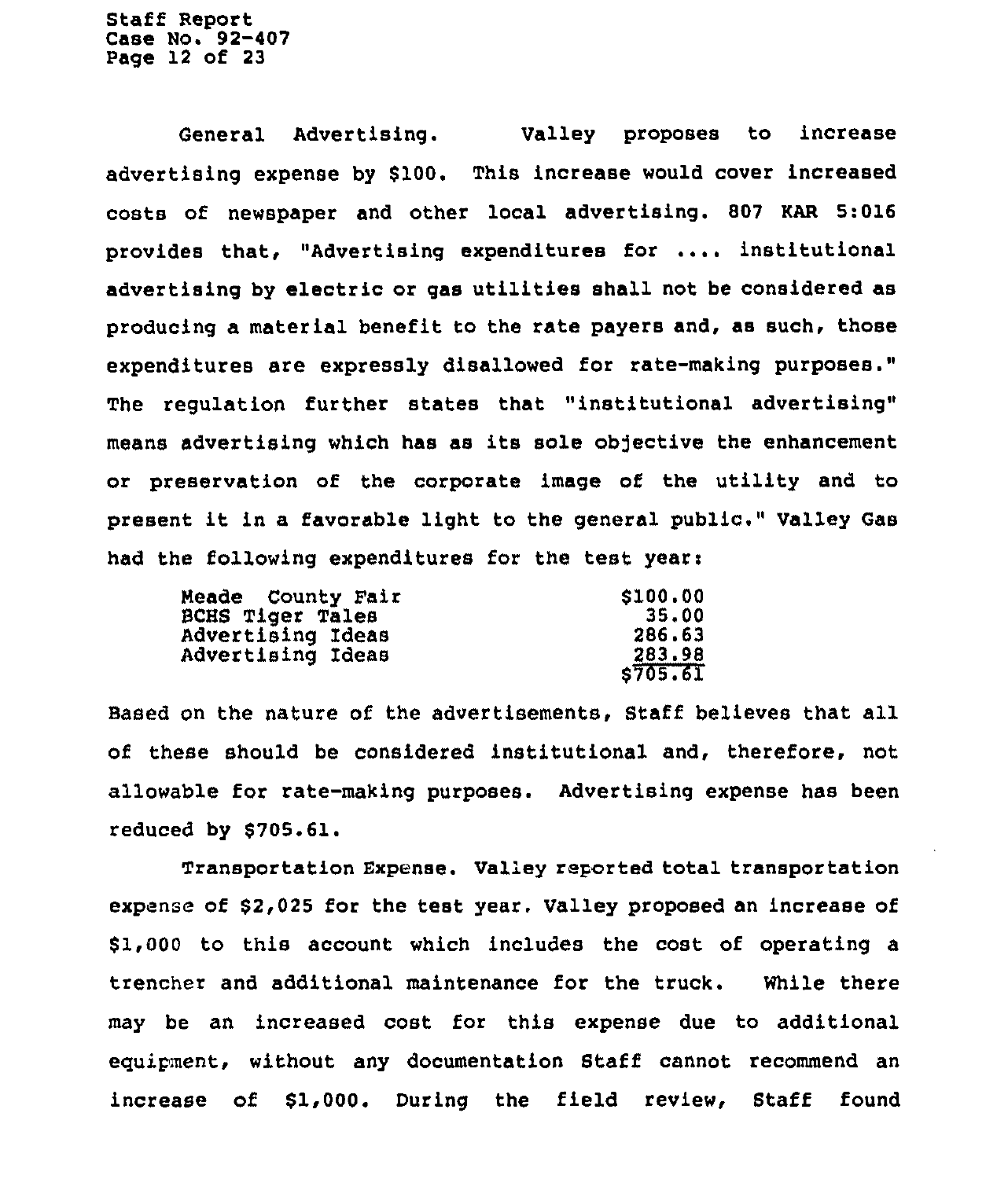Staff Report Case No. 92-407 Page 13 of 23

documentation supporting only \$1,931 of the total amount charged to this account, while Valley reported \$2,025 in expenses for the test year. Staff recommends that the transportation expense be reduced s94 to result in an adjusted balance of \$1,931.

Niscellaneous General Expense. Valley reported \$ 293 for the test year in this account, and no adjustment was proposed. After reviewing Valley's records, Staff found that this expense consisted of two items. The first was a customer deposit refund to Kinder Construction Company of \$30 and the second was an annual fee to the Kentucky Gas Association of \$263. As explained in the USoA, this account should include the cost of labor and expenses incurred in connection with the general management of the utility. The expense of \$30 to Kinder Construction Company is a customer deposit and should be reflected in the balance sheet. Therefore, the refund of \$ 30 should not be included for rate-making purposes. This results in an adjusted balance of \$263.

Depreciation Expense. Valley reported depreciation expense of \$6,298 for the test year. During 1992, Valley purchased a trencher at a cost of \$29,500 and a computer system at a cost of \$12,000. Valley proposes an increase of \$5,350 to reflect the additional depreciation expense associated with these additions.

In Valley's last rate case, Case No.  $89-103,^2$  Staff determined that a portion of the utility plant balances was incorrect. Zn late 1987, the Financial Audit Branch of the

 $\overline{2}$ Case No. 89-103, "Adjustment of Rates of Valley Gas, Inc.", Final Order dated November 9, 1989.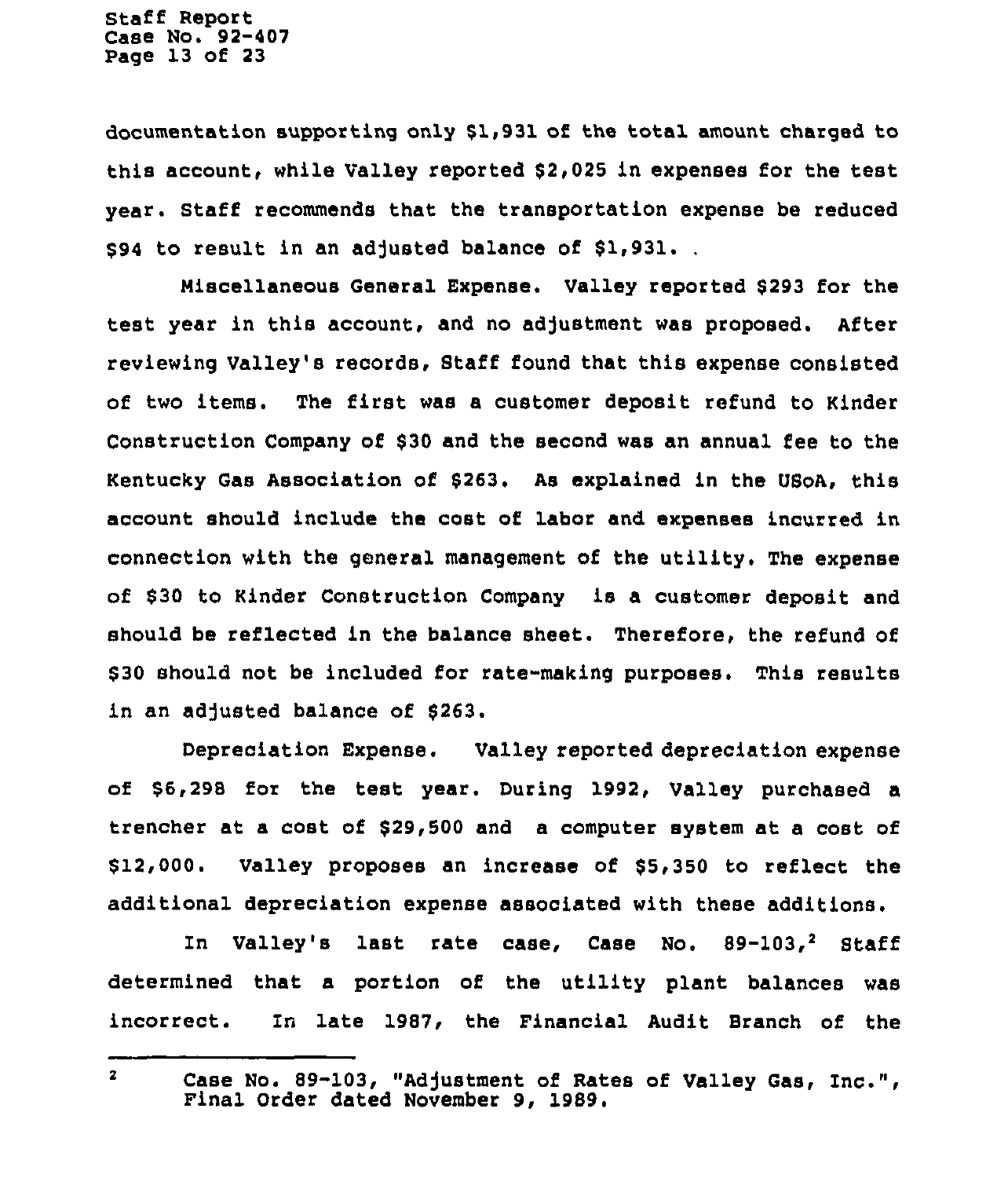Staff Report Case No. 92-407 Page 14 of 23

Commission's Rates and Tariffs Division performed an audit ("PSC Audit" ) of Valley for the year ended December 31, 1986. One of the findings in the PSC Audit was that the reported depreciation expense was being calculated using the tax accelerated, rather than the straight-line, depreciation methodology. Valley was instructed to adjust its records to reflect straight-line depreciation and to calculate future depreciation expense using this method only. As a follow-up to the PSC Audit, and in order to determine a reasonable level of depreciation expense for rate-making purposes, In Case No. 89-103, Staff reviewed Valley's compliance with the findings and audit adjustments of the PSC Audit. As Staff's 1989 report indicates Valley did not book all of the adjusting entries relating to utility plant and accumulated depreciation identified in the PSC Audit. Valley omitted entries to its utility plant account relating to customer advances for construction and unrecorded accounts payable. Valley did not book an adjustment to accumulated depreciation which would have restated the account using straight-line depreciation, instead of tax accelerated depreciation. At that time, Staff used the PSC Audit workpapers and report, along with the actual plant additions made by Valley in 1987 and 1988, to recalculate the utility plant and accumulated depreciation account balances at December 31, 1988.

In the instant case, Staff determined that Valley had not utilized the utility plant balances from the prior rate case in some of the plant accounts. Therefore, in determining depreciation expense, Staff began with 1988 utility plant balances, from the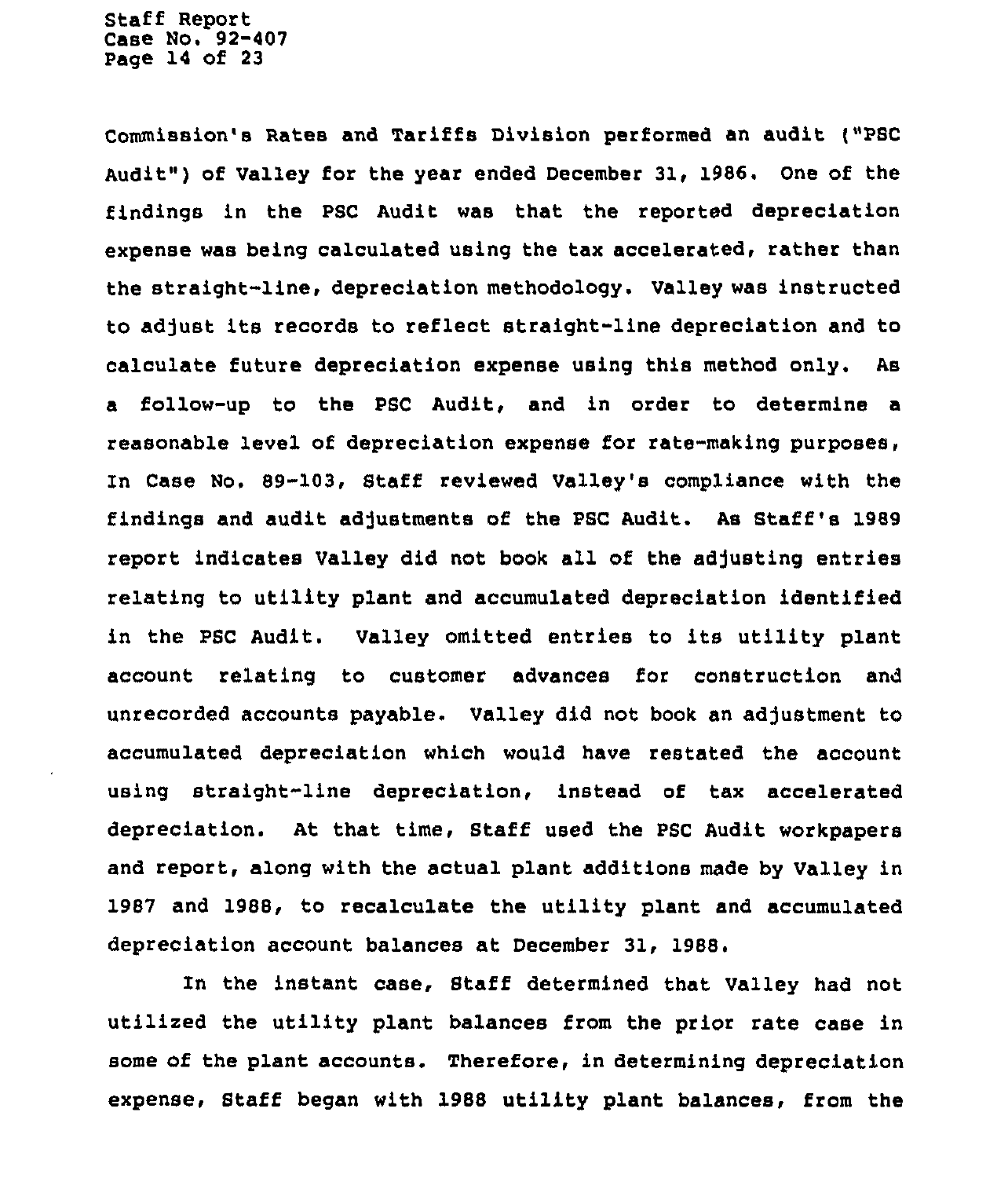Staff Report Case No. 92-407 Page 15 of 23

1989 Staff Report and included any additions or retirements to arrive at a balance for the test year. Staff has included in the plant balances the computer and a trencher purchased during 1992, Based on the adjusted plant balances, Staff has calculated an annual depreciation expense of  $$12,269$  as follows:

| Acct.<br>No.      | Account                           | <b>Balance</b><br>1988      | 1989-1991          | 1989-1991<br>Additions Retirements | Utility<br>Plant<br><b>Balance</b><br>1991 |
|-------------------|-----------------------------------|-----------------------------|--------------------|------------------------------------|--------------------------------------------|
|                   |                                   |                             |                    |                                    |                                            |
| 374<br>376<br>387 | Land<br>Mains<br>Installation Equ | 1,094<br>S.<br>136,342<br>0 | S.<br>4,143<br>780 | \$(1, 505)                         | 1,094<br>\$.<br>138,980<br>780             |
| 381               | Meters                            | 0                           | 450                |                                    | 450                                        |
| 383               | House Regulators                  | 0                           | 64                 |                                    | 64                                         |
| 391               | Furniture & Fixtures              | O                           | 751                |                                    | 751                                        |
|                   | Computer                          | O                           | 12,000             |                                    | 12,000                                     |
| 396               | Machinery                         | 0                           | 5,000              |                                    | 5,000                                      |
|                   | Trencher                          | 0                           | 29,500             |                                    | 29,500                                     |
| 392               | Transportation                    | 18,500<br>5155,936          | 552,688            | <b>\$(1,505)</b>                   | 18,500<br>5207,119                         |
|                   |                                   |                             |                    |                                    |                                            |
|                   |                                   | Utility                     |                    |                                    |                                            |
| Acct.             |                                   | Plant                       |                    | Depre-                             |                                            |
| NO <sub>o</sub>   | Account                           | Balance<br>1991             |                    | ciation<br>Rate                    | Expense for<br>Rate-Making                 |
|                   |                                   |                             |                    |                                    |                                            |
| 374               | Land                              | S.<br>1,094                 |                    |                                    | \$                                         |
| 376               | Mains                             | 138,980                     |                    | 2.50%                              | 3,475                                      |
| 387               | Installation Equ                  |                             | 780                | 10.00%                             | 78                                         |
| <b>381</b>        | <b>Matara</b>                     |                             | 450                | 2 nns                              | 1 A                                        |

| JO / | THRCGTTGCTON EQU     | 70 U   | TA PART  | 78    |
|------|----------------------|--------|----------|-------|
| 381  | Meters               | 450    | 3.00%    | 14    |
| 383  | House Regulators     | 64     | $3.00$ % | -2    |
| 391  | Furniture & Fixtures | 751    | 10.00%   | 75    |
|      | Computer             | 12,000 | 20,00%   | 2,400 |
| 396  | Machinery            | 5,000  | 10,00%   | 500   |
| 396  | Trencher             | 29,500 | 10.00%   | 2,950 |
| 392  | Transportation       | 18,500 | 15.00%   | 2,775 |
|      |                      |        |          |       |

 $$207,119$ 

\$12,269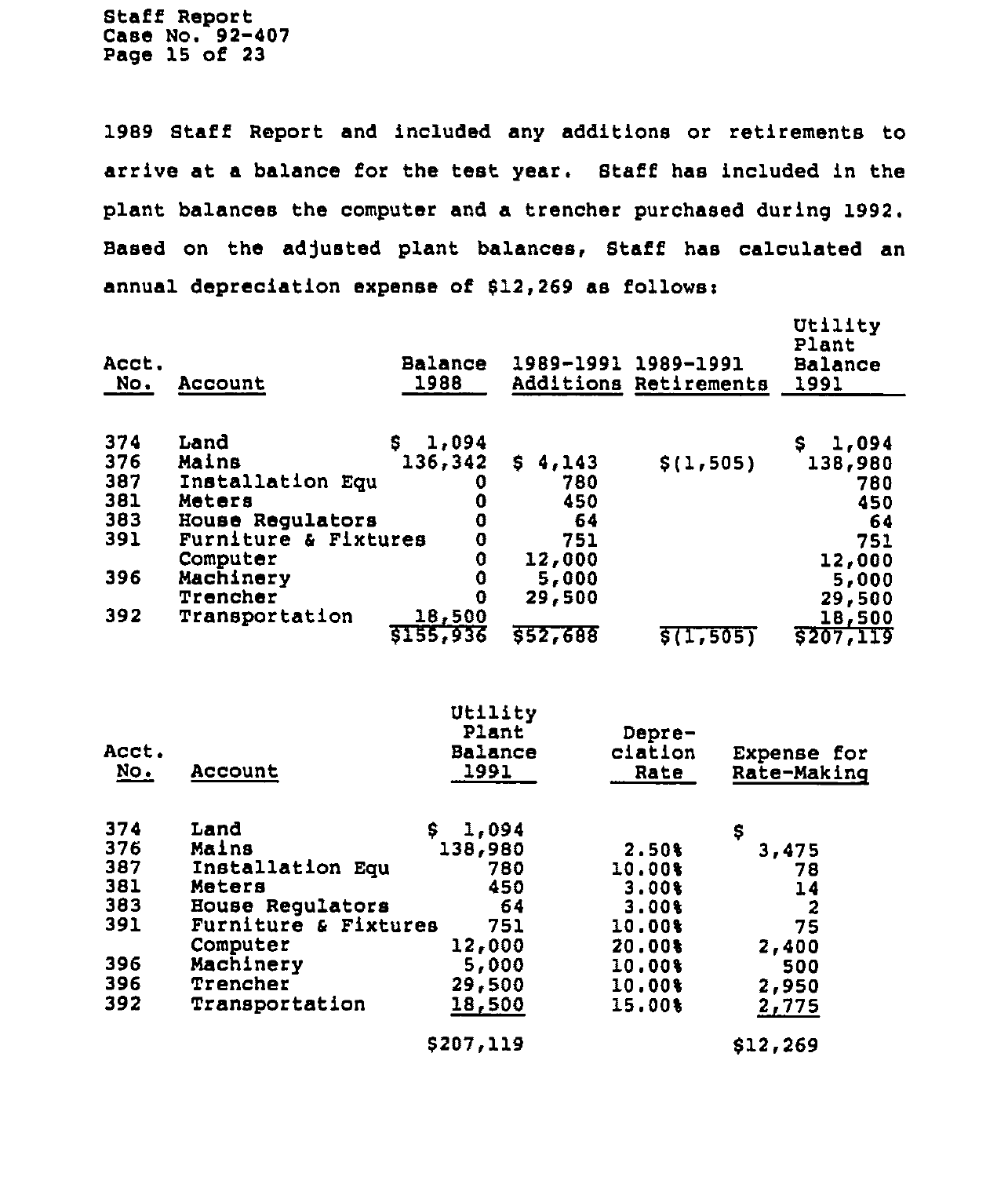Staff Report Case No. 92-407 Page 16 of 23

Therefore, Staff has made an adjustment to increase depreciation expense by \$5,971 for rate-making purposes.

Sales Tax. Valley proposed to decrease revenues by \$8,640 to reflect taxes collected by Valley which are remitted to state and county governments. As Staff has made the appropriate adjustment in the restatement section for the revenue and expense accounts, this adjustment is not necessary.

Taxes Other Than Income Taxes. Valley proposed two adjustments to Taxes Other Than Income Taxes. The first proposal is an increase of \$245 to reflect the payroll taxes associated with the proposed wage increase. The second adjustment is a proposal to adjust the PSC assessment to reflect a \$379 PSC assessment for 1991.

As explained in the Administrative and General Salaries section, Staff recommends a decrease of \$2,500 resulting in a balance of \$28,800. Staff calculated payroll taxes based on \$ 28,800 of wages and the Social Security percentage of 7.65%. This results in a Social Security tax of \$2,203. Staff then reviewed the employer's quarterly unemployment wage and tax report and determined that the unemployment tax of \$374 is correct. Staff combined the two taxes for a balance in payroll taxes of \$2,577. Valley reported a balance of \$2,698 for payroll taxes for the test year. The difference in payroll taxes results from Staff 's exclusion of the bonuses for Administrative and General Salaries. This results in a decrease of \$121.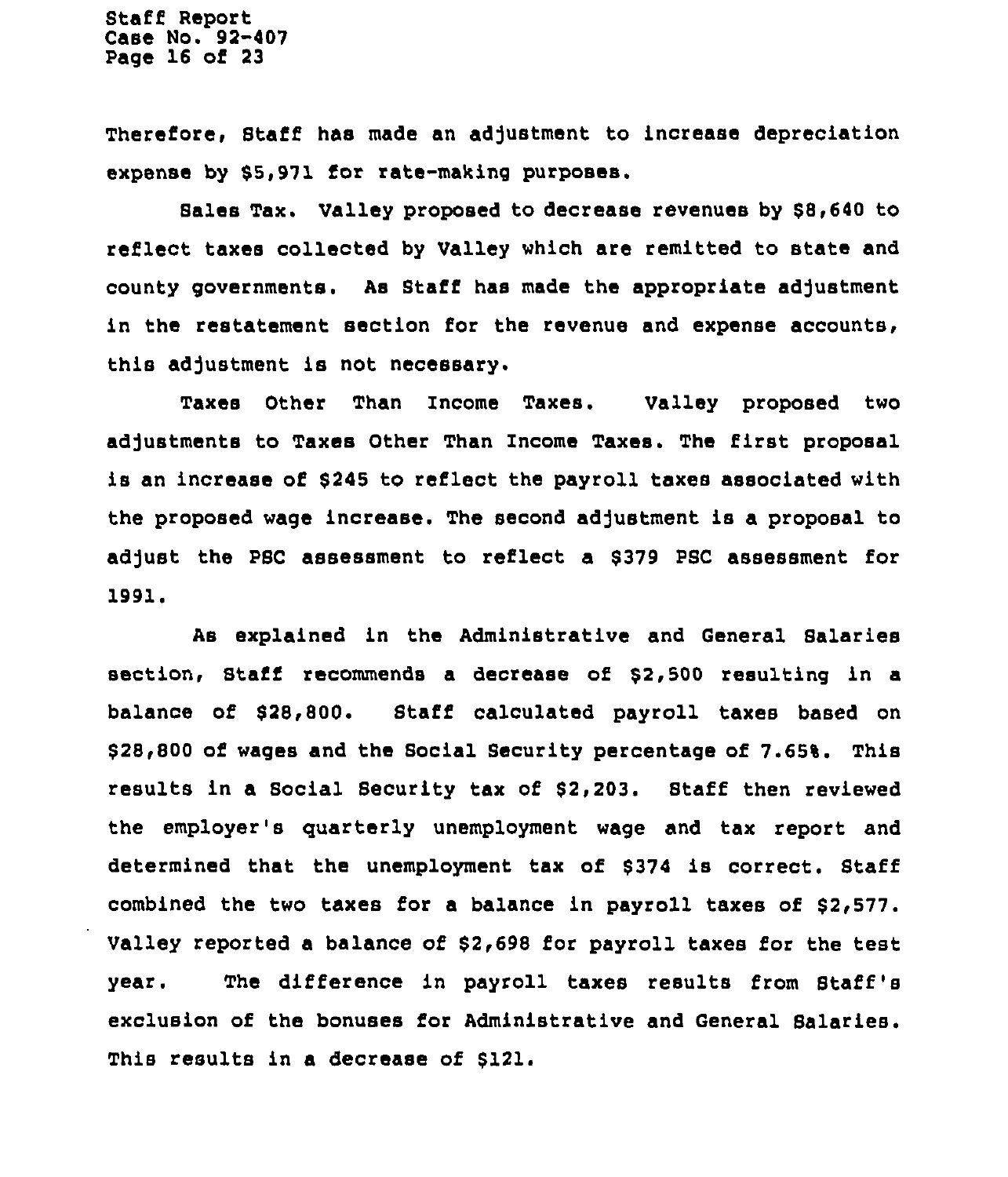Staff Report Case No. 92-407 Page 17 of 23

Secondly, Staff has computed the PSC assessment based on Valley's normalized revenues contained in the adjusted income statement using the 1992 assessment rate of .001434. This resulted in a \$401 assessment. Valley paid \$379 in assessments during the test year; therefore, Staff recommends increasing the assessment by \$22. In summary, the combined effects of Staff's recommended adjustments result in a decrease of \$99 to a balance of \$4,021, which results in a Staff adjusted level of Taxes Other Than Income Taxes of \$3,922

Rate Case Expense. Valley proposed rate case expenses of \$ 3,000 to be amortised over 3 years. Valley has actually incurred \$ 2,134 related to the rate case through the date of Staff's review. Staff has amortised this amount over <sup>3</sup> years which results in an annual expense of \$711 for rate making purposes.

Interest Expense. Valley did not propose any adjustments to interest expense. Valley has taken out a loan at First State Bank for \$ 15,000 at an annual interest rate of 8%. This note was due on demand on January 5, 1993. The proceeds from this note were used to purchase the trencher. Valley indicated during the field review that the note would be renewed in January 1993 as Valley does not have the funds to retire it. Staff recommends that interest expense be included for rate-making purposes, in the amount of  $$1,200.$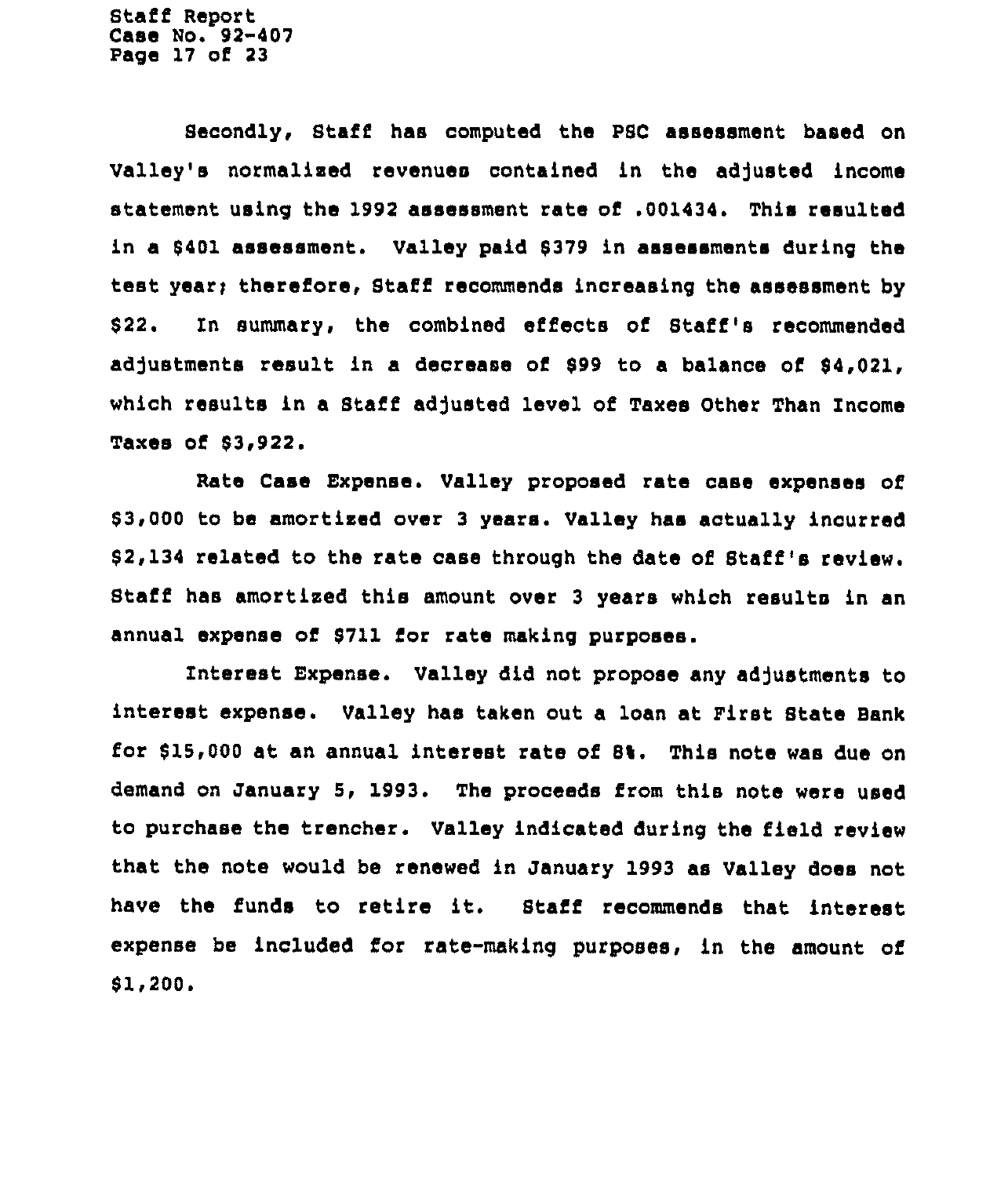Based on the recommendations proposed in this Staff Report,

Valley's adjusted operations are as follows:

|                          | Staff              | Staff                    | Staff                         |
|--------------------------|--------------------|--------------------------|-------------------------------|
|                          | Restated           | Proposed                 | Adjusted                      |
| Accounts                 | Test-Year          | Adjustments              | Balances                      |
|                          |                    |                          |                               |
| Operating Revenues:      |                    |                          |                               |
| Gas Service Revenues     | \$235,356          | 44,257<br>Ş.             | \$279,613                     |
| Misc. Service Revenues   | 5,227              | $-0-$                    | 5,227                         |
| Total Operating Revenues | 240,583<br>ह       | इ<br>44,257 <sup>-</sup> | 5.284, 840                    |
|                          |                    |                          |                               |
| Operating Expenses:      |                    |                          |                               |
| Natural Gas Purchases    | \$136,366          | \$<br>67,080             | \$203,446                     |
| Mains & Services         | 382                | (167)                    | 215                           |
| Rents                    | 21                 | $-0-$                    | 21                            |
| Maintenance of Lines     | 351                | $-0-$                    | 351                           |
| Maintenance of Meters    | 734                | $-0-$                    | 734                           |
| Account. & Collect.      | 1,319              | $-0-$                    | 1,319                         |
| Supplies & Expenses      | 2,231              | -0−                      | 2,231                         |
| Uncollectibles           | 688                | $-0-$                    | 688                           |
| Admin. & Gen. Salaries   | 31,300             | (2,500)                  | 28,800                        |
| Office Supplies & Exp.   | 2,183              | $-0-$                    | 2,183                         |
| Outside Services         | 26,125             | $-0-$                    | 26,125                        |
| Property Insurance       | 1,078              | 1,583                    | 2,661                         |
| Pensions & Benefits      | 4,680              | 2,833                    | 7,513                         |
| General Advertising      | 705                | (705)                    | -0∼                           |
| Misc. General Exp.       | 293                | (30)                     | 263                           |
| Rents                    | 6,000              | -0-                      | 6,000                         |
| Transportation Exp.      | 2,025              | (94)                     | 1,931                         |
| Rate Case Exp.           | $-0-$              | 711                      | 711                           |
| Depreciation             | 6,298              | 5,971                    | 12,269                        |
| <b>Taxes Other Than</b>  |                    |                          |                               |
| Income Taxes             | 4,021              | (99)                     | 3,922                         |
| Total Operating Exp.     | \$226,800          | 74,583                   | $5 - 301, 383$                |
|                          |                    |                          |                               |
|                          |                    |                          |                               |
| Net Operating Income     | \$13,783           | \$(30, 326)              | \$(16, 543)                   |
|                          |                    |                          |                               |
| Other Income:            |                    |                          |                               |
| Interest & Dividends     | <u>1,993</u><br>\$ | $\mathbf{S}$<br>$-0-$    | <u>1,993</u><br>$\frac{5}{2}$ |
| Other Deductions:        |                    |                          |                               |
| Interest on Long-Term    | \$<br>-0-          | \$<br>1,200              | \$<br>1,200                   |
| Non Utility              | 385                | -0−                      | 385                           |
| Other Interest Exp.      | 331                | -0-                      | \$<br>331                     |
|                          |                    |                          |                               |
| Total Other Deductions   | 716<br>\$          | \$.<br>1,200             | \$<br>1,916                   |
|                          |                    |                          |                               |
| NET INCOME               | 15,060<br>£        | \$(31, 526)              | \$(16, 466)                   |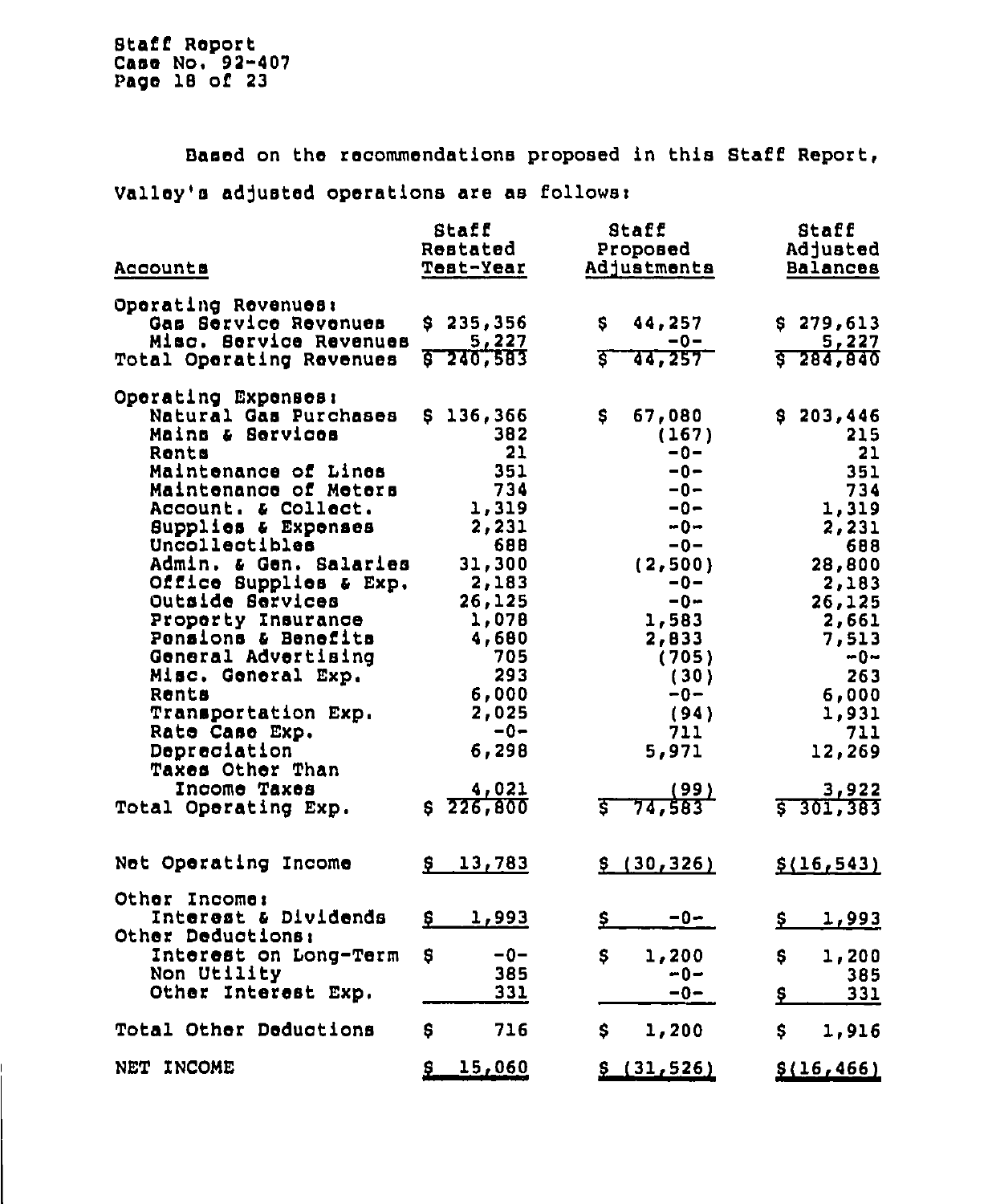Btaff Report Casa No. 92-407 Page 19 of 23

### D. Revenue Requirements

In ite application, Valley proposed an increase in gae revenues of 830,400. Valley did not indicate how it determined the requested revenue increase,

Staff has reviewed the methods normally used to determine tha revenue requirements for gas utilities: Return on Capital and Rate Base, and Operating Ratio. In Valley'e last rata case, the Return on Capital and Rate Base method was used. According to the 1991 Annual Report, Valley's Common Equity of 843,792 consists of 886,875 in common stock and a negative 843,083 in unappropriated retained earnings. Valley has debt of 815,000 represented by demand notes. The total capitalization would be \$58,792, determined as follows:

> percentage of Total

| <b>Debt</b>   | \$15,000                  | 25.51%  |
|---------------|---------------------------|---------|
| Common Equity |                           | 74.49%  |
|               | $\frac{643,792}{658,792}$ | 100.005 |

Staff hae also determined the net investment rate base for Valley. The calculation uses the balances foe utility plant and accumulated depreciation presented in Attachment <sup>A</sup> of this report. Staff has reflected the adjustments recommended in this Report and the Commission'e normal calculation of working capital. The net investment rate base would be 8110,076, determined as follower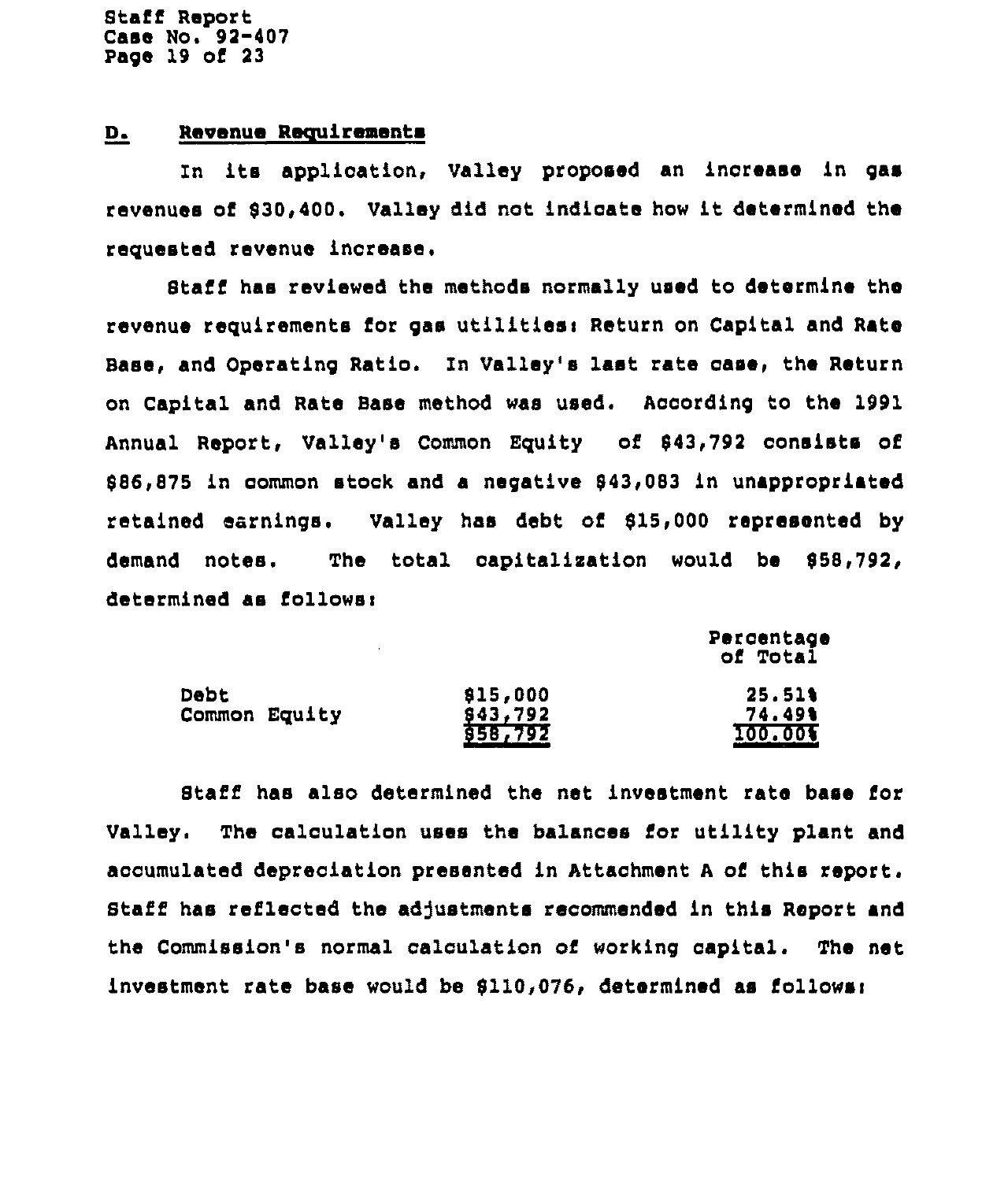Staff Report Case No. 92-407 Page 20 of 23

| \$207,119                          |
|------------------------------------|
|                                    |
|                                    |
|                                    |
| \$81,746                           |
| 1/8<br>10,218                      |
| 5217,337                           |
| 107,261                            |
| Customer Advances for Construction |
|                                    |

NET INVESTNENT RATE BASE

### \$110,076

Normally, under the return on capital approach, revenue requirements are determined by applying the rate of return on capital to the total capitalization to determine revenue requirements. In determining a reasonable rate of return on common equity, Staff has given consideration to the nature of Valley's operations and its economic circumstances. Staff believes that a 12 percent rate of return on common equity is reasonable for Valley under the current economic conditions. This results in an overall rate of return on capitalization of 10.98 percent, shown as follows <sup>i</sup>

|               | Percentage |             | Cost |                | Overall Rate<br>of Return |
|---------------|------------|-------------|------|----------------|---------------------------|
| Debt          | 25.51%     | x           | 8%   | ᆯ              | 2.04%                     |
| Common Equity | 74.49%     | $\mathbf x$ | 12%  | $\blacksquare$ | 8.94%<br>IO 981           |

<sup>A</sup> return of 10.98 percent will provide sufficient income to meet Valley's needs and provide a reasonable cash flow. The application of a 10.98 percent rate of return on Valley's capitalization would

 $\mathbf{1}$ Operating Expenses Less< Gas Purchases Depreciation Taxes

| ĺ |  | \$301,383<br>(203,446)<br>(12, 269)<br><u>3,922)</u> |  |  |  |
|---|--|------------------------------------------------------|--|--|--|
| S |  | 81,746                                               |  |  |  |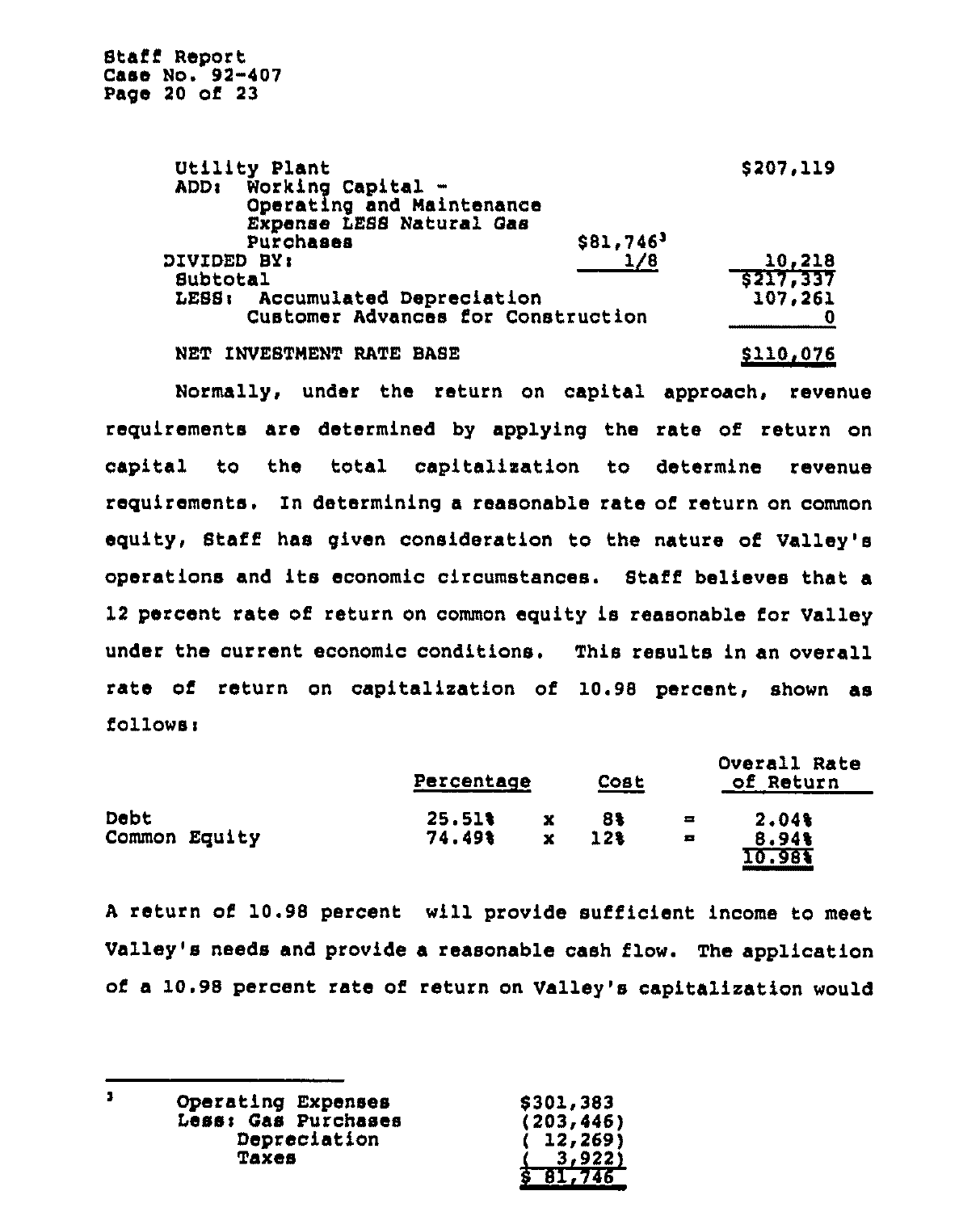Staff Report Case No. 92-407 Page 21 of 23

yield a net operating income of  $$6,455$ . This approach would require an increase in Valley's revenues of 922,998.

Valley indicated its required revenue increase was based on <sup>a</sup> rate of return on net investment rate base of 12.5\$. The recommended return on capitalization results in a 5,9 percent rate of return on the net investment rate base determined by Staff. Staff notes that the rate base computed for Valley of \$110,076 is 851,284 larger than the total capitalization. The 5.9 percent rate of return on rate base appears low but in effect is not because of the significant difference between the rate base and Che total capitalization.

Staff notes that the inorease in xevenues resulting from the use of an 88 percent operating ratio method would have translated to a 32.6 percent rate of return on Valley's common equity; this cleaxly would be excessive for a utility like Valley. The increase recommended by Staff using the return on capitalization method produces an operating ratio of approximately 96 percent. Staff believes that the revenue increase calculated using a 10.98 percent rate of return on capitalization provides sufficient revenues to meet Valley's needs. The staff recommends Che following determination of revenue requirements and revenue increase for Valley:

| Total Operating Expenses<br>Total Capitalization<br>Rate of Return on Capitalization | \$58,792<br>10.98% | \$301,383        |
|--------------------------------------------------------------------------------------|--------------------|------------------|
| Required Operating Income<br>Revenue Requirement                                     |                    | 6,455<br>307,838 |
| Normalized Revenues                                                                  |                    | 284,840          |
| Increase in Revenues                                                                 |                    | $9 - 22,998$     |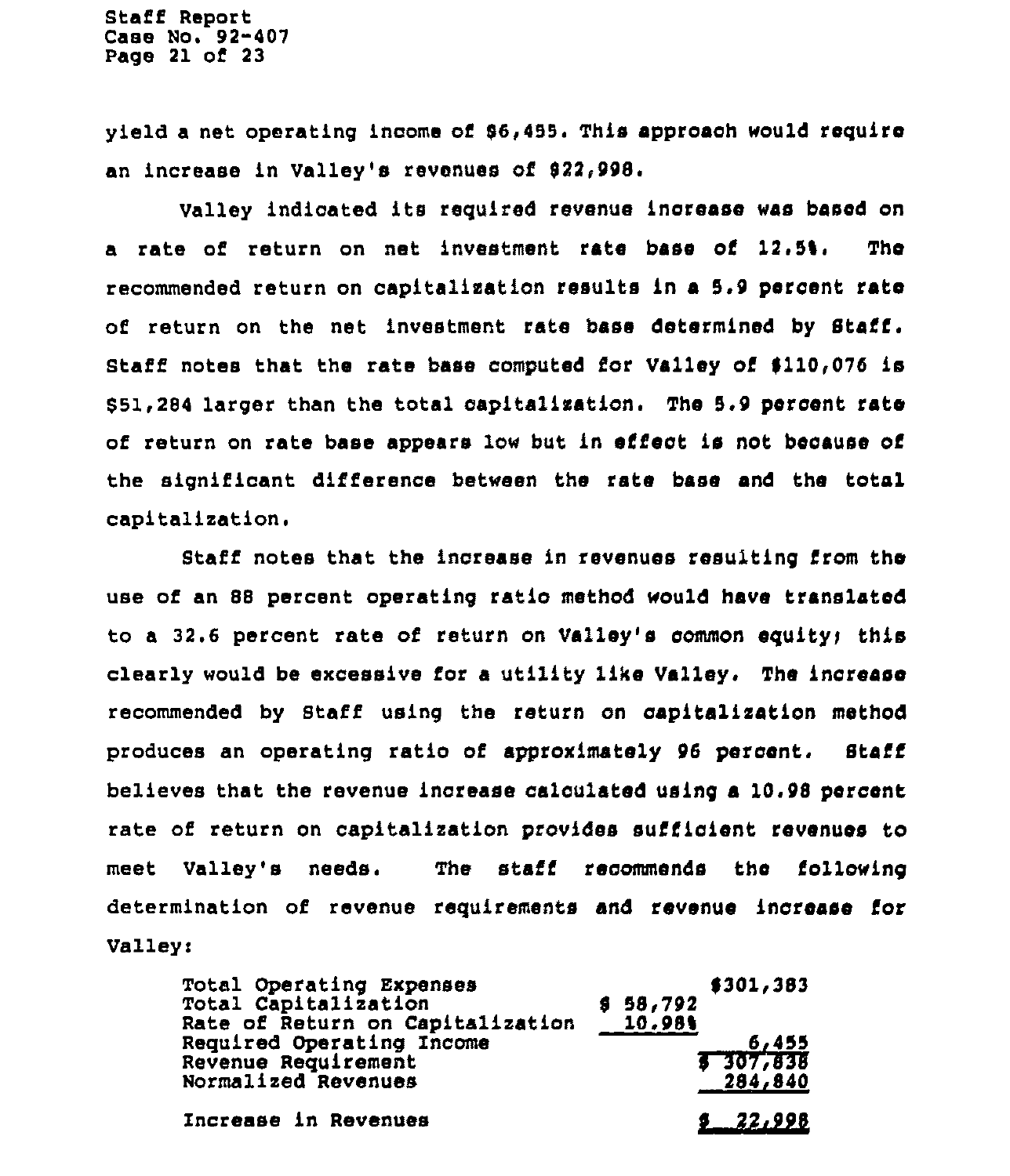Staff Report Case No. 92-407 Page 22 of 23

The revenue increase of 822,998 should allow Valley to meet its operating expanses, and provide for reasonable eguity growth. Therefore, Staff recommends an increase in operating revenues of 822i998o

### Retail Rates

Staff recommends the following retail rates based upon approximate sales volumes of 49,000 Kcf. This estimate was calculated based on the billing analysis of average bills submitted by Valley in its application.

All Customers, Commercial and Residential:

| Rates                          | <b>Base Rate</b>                                            | Gas Cost<br>Recovery<br>Rate | Total    |
|--------------------------------|-------------------------------------------------------------|------------------------------|----------|
| Customer Charge                |                                                             |                              | \$4,00   |
|                                | All Mcf per Mcf \$1.6451                                    | \$4,2126                     | \$5.8577 |
|                                | These rates will generate an increase of approximately 8.08 |                              |          |
| percent in revenue for Valley. |                                                             |                              |          |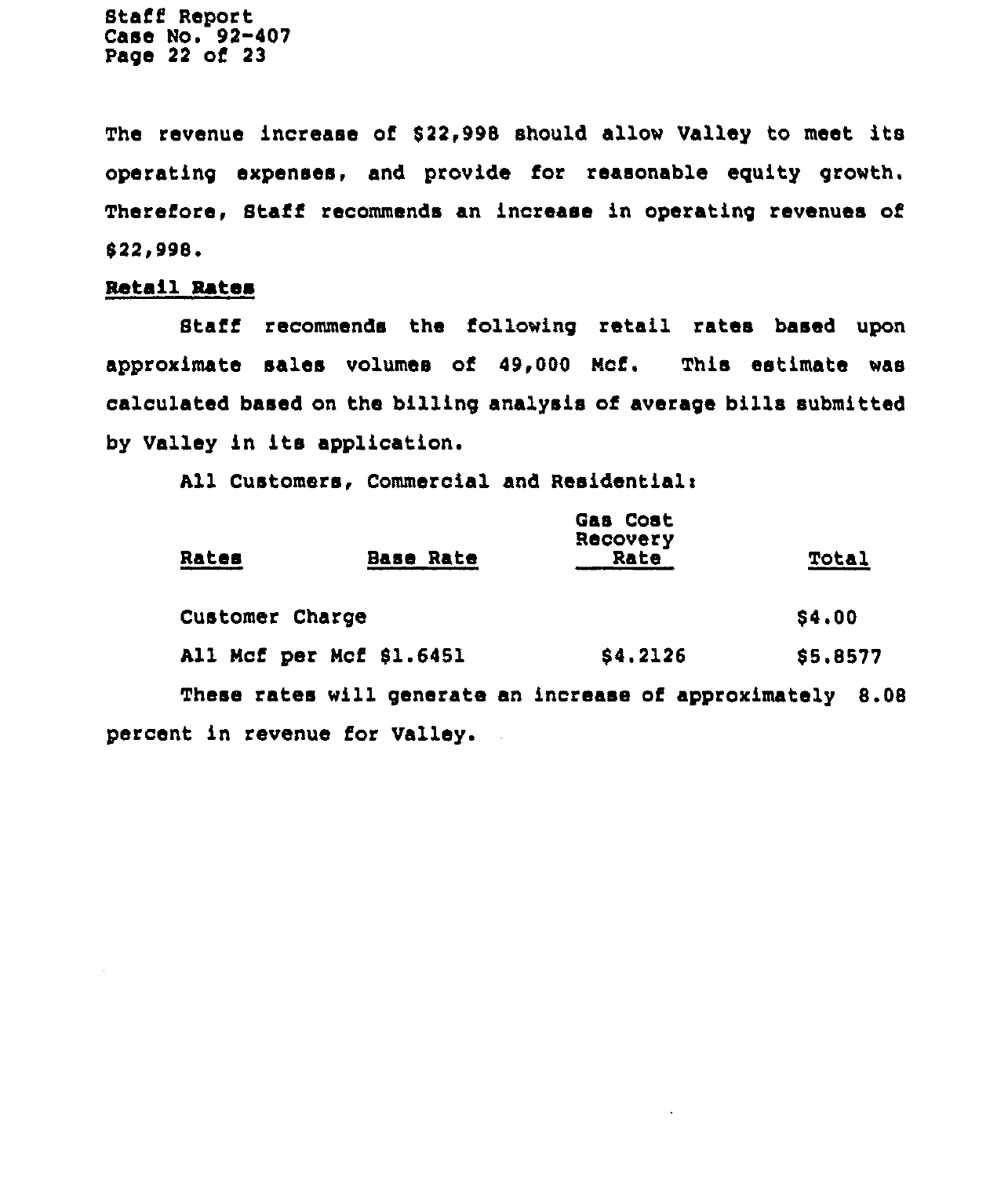Staff Report Case No. 92-407 Page 23 of 23

# E. Signatures



Prepared/By\"Gary Forman PS Rates & Tariffs Manage<br>Electric and Gas Revenue Electric and Gas Revenue<br>Requirements Branch Division of Financial Analysis

<u>Ia nama Pag</u>

Prepared By't Tammy Page Public Utility Financial<br>Analyst, Senior Electric and Gas Revenue Reguirements Branch Division of Financial Analysis

Jerdan Neel

Public Utility Rate<br>Analyst, Chief Electric and Gas Rate Design Branch Division of Rates and Research